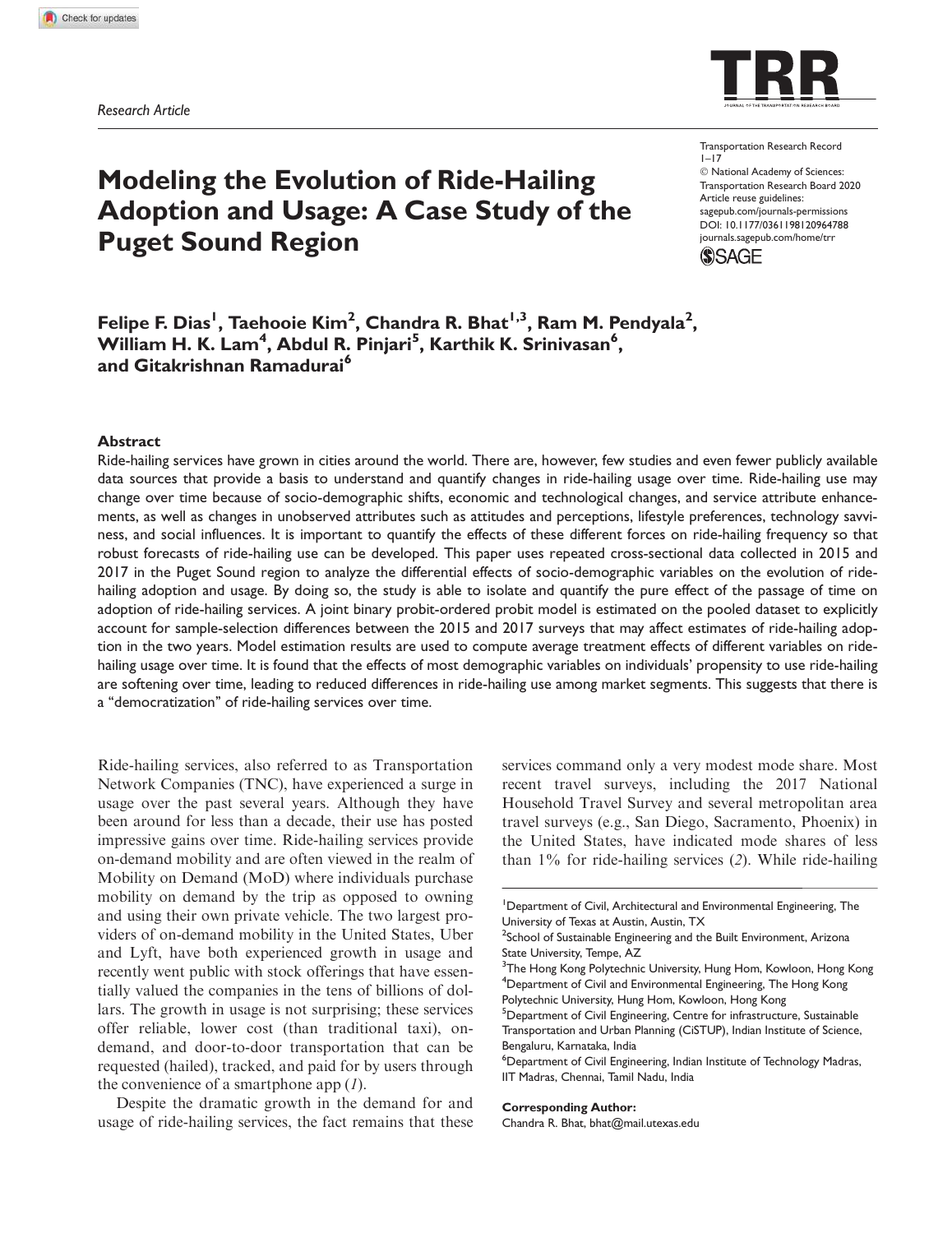services may have shifted some travel away from the personal automobile, particularly in a few dense urban markets, they have generally served as a substitute for transit and traditional taxi services (*3*), both of which are traditional means of transportation with very low mode shares to begin with. As such, until the ride-hailing mode truly begins making inroads into the personal vehicle share of daily travel, the ride-hailing mode share is likely to remain modest. Nevertheless, the growth in ridehailing usage in absolute numbers has been substantial (*3*) and is likely to continue in the near future as the services evolve and make their offerings more appealing.

Planning efforts in metropolitan areas around the world need to account for the (likely) continued growth in ride-hailing service use; growth in the use of these services has important implications for future transit investment, parking capacity needs, curbside management, safety, and vehicle miles of travel. Metropolitan Planning Organizations (MPOs) would be able to plan future transportation investments in a way that accounts for the potential growth in ride-hailing service usage. However, forecasts of ride-hailing usage are neither readily available nor easy to develop. Unfortunately, there is a dearth of data on usage of ride-hailing services over time (except for some very aggregate statistics) that might possibly have helped in the development of robust forecasts of ride-hailing mode usage. Ride-hailing service companies are understandably reluctant to share ridership data (for reasons of privacy and business competitiveness). As a result, transportation professionals and researchers have generally relied on secondary data sources and conducted their own surveys to quantify and model ride-hailing mode use/choice. These research efforts (reviewed in the next section) have provided valuable insights into ridehailing service usage patterns and market penetration but have not provided much information on the *evolution* of ride-hailing mode use *over time*. Surveys are largely crosssectional in nature and only provide information about traveler behavior and values at one point in time.

The gap in knowledge about the *evolutionary dynamics* of ride-hailing mode use is precisely what this paper attempts to address. The objective of this paper is to use repeated cross-sectional data collected in the same region to develop a model of the change in ride-hailing mode use over time. The model is developed and specified such that the effects of different contributing factors can be isolated and quantified, thus providing deep insights into the ''true'' change in the adoption and use of ride-hailing services over time. There are a variety of forces that may contribute to changes in ride-hailing use over time. Prior research has shown that younger individuals are more likely to adopt and use these services. As millennials and Generation Z individuals comprise the largest segments of the U.S. population, it is plausible to expect higher

levels of ride-hailing mode use as they come of age and favor the use of shared modes as opposed to private (vehicle) ownership. At the same time, the population of the United States is aging; as older individuals find it increasingly difficult to drive on their own, their adoption of ride-hailing services may grow over time (especially as they become increasingly comfortable with technology). In other words, there are socio-demographic forces that may contribute to changes in ride-hailing mode use. Second, changes in economic conditions may bring about changes in ride-hailing mode use. As real incomes rise, purchasing power grows, and ride costs remain the same (or even decrease), the adoption of ride-hailing services may change (grow). The affordability of the services is likely to be a key factor in the adoption and level of use of ride-hailing modes, and therefore economic considerations are critical in developing any forecast of ride-hailing demand. Finally, there may be a ''true'' change in the willingness to adopt and use ride-hailing services over time as they become increasingly commonplace and wellestablished. In other words, even after controlling for all built-environment, socio-economic, and demographic forces at play, there may be a change in ride-hailing usage that is attributable to shifts in attitudes toward ridehailing modes and a willingness to adopt transportation innovations. This study presents a model that distinguishes and quantifies the effects of these three main sources of change in people's adoption and use of ridehailing modes.

Being able to forecast change in ride-hailing adoption and use over time is also critical to policy development so that interventions can be put in place to avoid unintended consequences. Indeed, the effect on the traditional taxi industry, particularly in places such as New York City, has had very significant economic and personal effects (*4, 5*); if the growth in ride-hailing usage had been foreseen sufficiently in advance, perhaps policies and interventions could have been put in place to proactively manage the transition and reduce harm to those who relied on the traditional taxi industry for their livelihood. The same can be said about traditional transit services; as metropolitan areas grapple with the future of transit, an ability to forecast changes in ride-hailing use over time would enable agencies to plan future transit investments and service adjustments more strategically (and in ways that would have ride-hailing services complement, rather than substitute, the use of transit).

To conduct the analysis of evolutionary behavioral dynamics in ride-hailing use, data from the Puget Sound region is used in this study. The Puget Sound Regional Council (PSRC) conducted regional household travel surveys in both 2015 and 2017, thus providing valuable travel behavior and mode use information at two points in time. There was no attempt to obtain responses from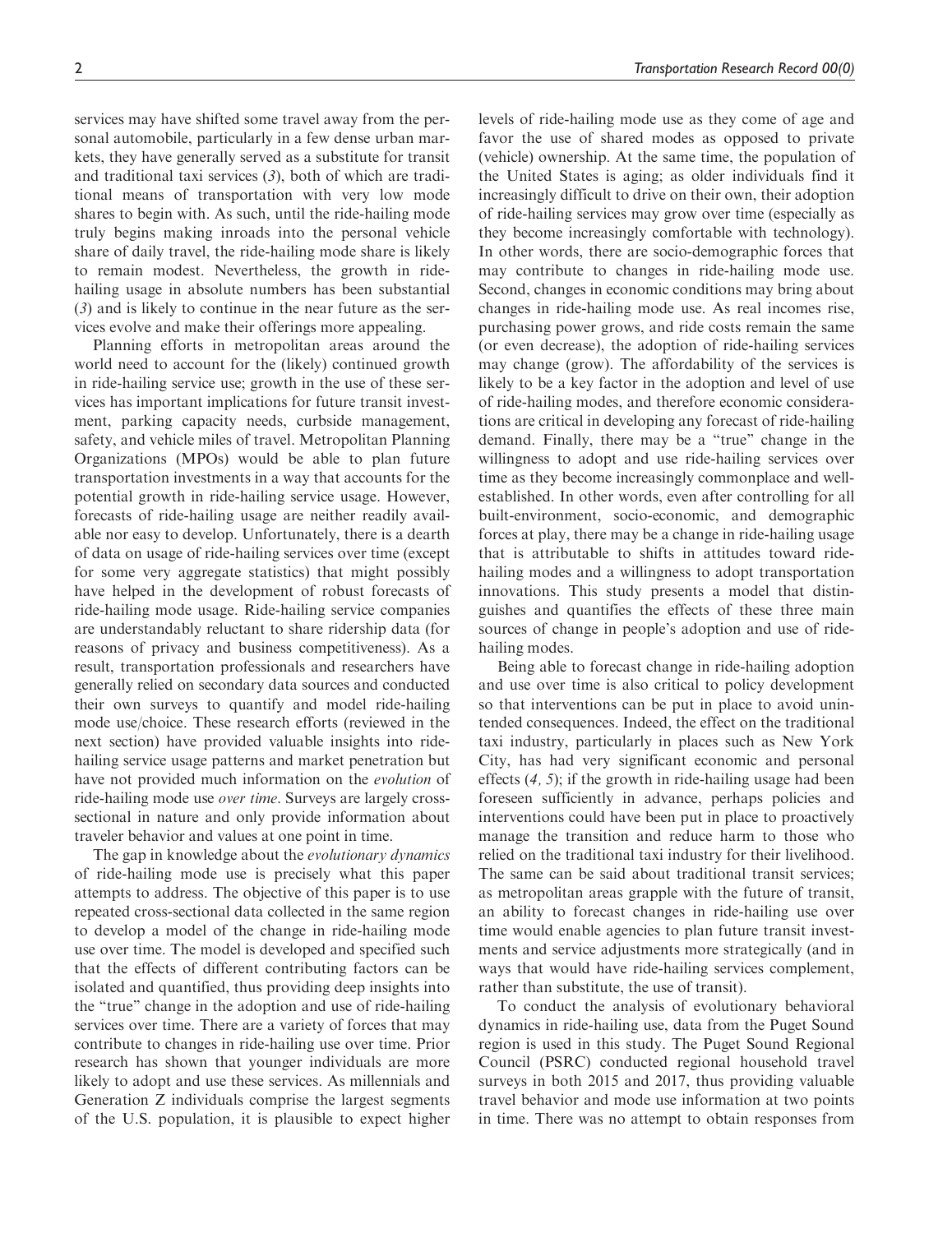the same set of households across the two years; thus, the PSRC surveys constitute a repeated cross-sectional approach to data collection, not a panel-based approach. Because this is a repeated cross-sectional survey, the changes in ride-hailing use observed over time (between the two surveys) may also be because of different sampleselection mechanisms at play (more on this later). We control for such sample selection in the current paper by applying the traditional econometric sample-selection framework in a rather unique way to simultaneously control for variations in respondent characteristics across different surveys when examining changes in behavior over time.

The rest of the paper is organized as follows. The nest section 2 a brief literature review, focusing on demand for ride-hailing services and the general evolution of new technologies in the market. We then present the data description, followed by a detailed presentation of the modeling framework, behavioral considerations, and econometric methodology. Model estimation results are then described followed by concluding remarks and directions for future research.

## Literature Review

Because of the ever-growing presence and usage of ridehailing services in metropolitan areas around the country, many studies have been devoted to understanding and characterizing this phenomenon. Much of this prior research has aimed to understand the characteristics of ride-hailing users (who uses the service), the characteristics of ride-hailing trips (how, why, when, and where ride-hailing is used), and the potential vehicle miles of travel (VMT) implications of ride-hailing modes (e.g., because of empty or deadheading trips). These studies have shed considerable light on the nature of ride-hailing mode usage; however, the studies are based on crosssectional data and therefore provide little behavioral insight into the evolution or growth of ride-hailing usage over time. There are aggregate studies of overall growth in ride-hailing usage (numbers of rides over time), but such time series analyses provide little in the way of behavioral insights in relation to the true uptake in ridehailing services.

In relation to behavioral survey-based studies, initial work has reported that ride-hailing users are generally younger, more educated, live in urban areas, earn higher incomes, and own fewer cars than the general population (*1, 6–9*). These studies also reveal that the main reasons users choose to use ride-hailing services are to avoid driving while intoxicated and to avoid parking-related issues. Furthermore, about 9% of respondents claimed to have disposed of one or more of their household vehicles because of the availability of ride-hailing services.

More recently, several studies have been conducted using survey data collected in the State of California, with a particular focus on millennials (*10–12*). The California survey incorporates a panel component aimed at capturing behavioral dynamics over time. While the panel nature of the survey has not been fully exploited yet, studies conducted to date using the California Millennials Survey dataset have shown that older millennials who are employed and have higher levels of education are more frequent users of ride-hailing services than other categories of millennials. In yet another recent survey-based study, Lavieri and Bhat (*13*) analyzed data collected from a sample of commuters in the Dallas-Fort Worth area to identify the psycho-social influencers that motivate the use of ride-hailing services. They found that individuals with stronger pro-environmental, technology-embracing, and variety-seeking attitudes are more likely to use ride-hailing services. In particular, they observed that attitudinal factors are important to consider, in addition to individual socio-demographics.

Although survey-based research has shed light on ride-hailing users and their characteristics, it is naturally limited by the nature of the survey, sample-selection issues, response biases, and other usual concerns associated with sample surveys (especially when seeking to study rare behaviors). Therefore, a few studies have explored alternative data sources to better understand ride-hailing usage patterns. For example, Kooti et al. (*14*) partnered with Yahoo to gather the receipts sent by Uber to riders' email addresses after a trip was completed. This gave the researchers access to trip-level information for approximately 59 million rides. The authors then coupled the data mined from the receipts with Yahoo's own database on their users' demographics. They showed that the average active Uber rider is a female individual in her mid-20s with an above-average income. They were also able to draw insights into ridehailing usage by Uber's different tiers of service, finding that the more affluent riders are more likely to use the more expensive tiers, such as Uber Black.

Another stream of research has attempted to mine actual trip data that is becoming increasingly available as ride-hailing companies begin to share and publish anonymized trip-level data. In 2017, RideAustin, a ridehailing company in Austin, Texas, shared about a year's worth of trip-level ride data, encompassing 1.5 million trips between June 2016 and April 2017. Using this data, Lavieri et al. (*15*) found that there was a positive spatial correlation component to ride-hailing trip generation, suggesting the existence of a spill-over effect (i.e., areas with high ride-hailing trip generation levels increased their neighbors' trip generation rates). Studies using this data also suggested that in some cases, ride-hailing might act as a substitute to public transit and that deadheading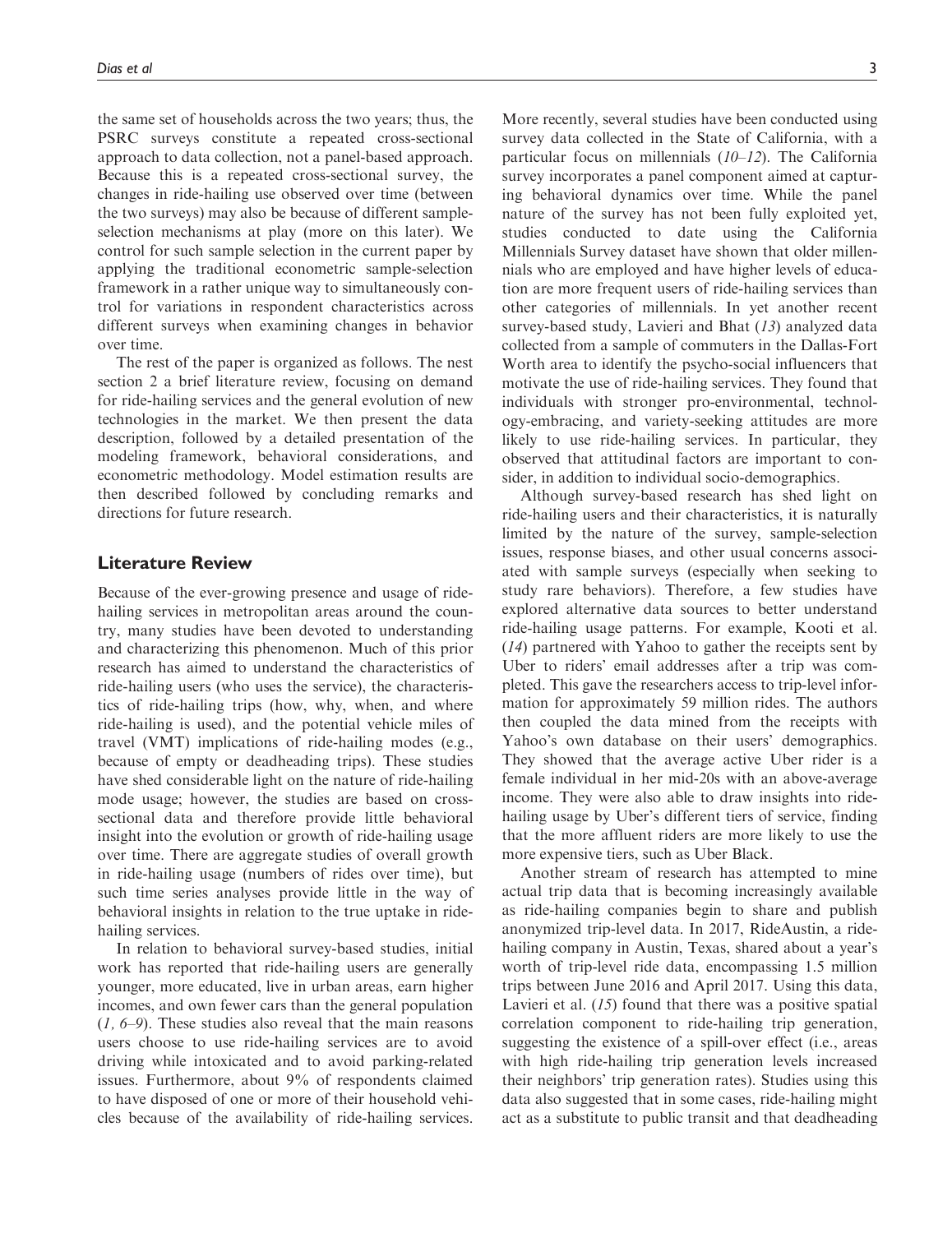(i.e., driving without a passenger) constituted approximately 37% and 50% of ride-hailing drivers' miles driven and travel time, respectively (*15–17*). Dias et al. (*16*) fused secondary land use and census data to the RideAustin data to draw inferences about the characteristics of frequent ride-hailing users and ride-hailing trip purposes. Wenzel et al. (*18*) explored the RideAustin trip data to analyze the energy implications of ride-hailing; they estimated that empty trips between servicing rides accounted for 26% of total ride-hailing VMT and the net effect of ride-hailing on energy use is a 41% to 90% increase compared with baseline, pre-TNC, personal travel.

The studies mentioned above provide rich insights into the nature of ride-hailing trips and empty VMT. The reader is also referred to Tirachini (*19*) for a more exhaustive review of ride-hailing studies, both in the U.S. and internationally. However, to our knowledge, no study has explored the temporal behavioral dynamics of ride-hailing use. Of course, the study of changes in traveler behavior over time relates to considerations of the temporal stability (or not) of behaviors, which has been examined extensively within the broad context of temporal transferability of travel demand models (see (*20*) for an exhaustive review of such temporal transferability studies). Some other studies examine travel behavior variability without necessarily tying to transferability, including Marchetti (*21*), Meyer (*22*), Wu et al. (*23*), Miller and Shalaby (*24*), Sharaby and Shiftan (*25*), Zhao et al. (*26*), and Abenoza et al. (*27*). But none of these studies examines the relatively new phenomenon of travel behavior changes over time in relation to ridehailing use. In an attempt to address the issue of how ride-hailing affects user behavior, Young et al. (*28*) focused on the twenty business trips made to Columbus, Ohio by one single individual, splitting the trips into two groups according to what the individual used as the primary mode of transportation: rental car or ride-hailing service. In their study, the authors analyze the individual's business expense reports, which contain data on the individual's vehicle miles traveled, their cost of transportation, and their daily work routines. While the analysis presented by Young et al. (*28*) focuses on how this one single individual changed travel behaviors when using ride-hailing services (compared with when the individual used car rental services), it does not provide any information on the temporal change in ride-hailing use. Furthermore, as noted by the authors, the study's focus on one single individual's business trips limits how generalizable the results may be. In comparison, the study we present in this paper uses multi-year cross-sectional data with a significantly larger sample size and focuses explicitly on the temporal change in ride-hailing use.

While studies on the temporal evolution of ride-hailing behavior at the individual level have not been undertaken thus far, the growth in ride-hailing usage is well documented in relation to aggregate trends (*3*). Ride-hailing services have experienced dramatic growth in the past several years, with the total number of rides now exceeding total local bus ridership across the country (*3*). Other anecdotal information also points to the dramatic growth in ride-hailing services: it took Uber six years to serve its first billion rides and just six more months to serve its second billion (*29, 30*).

The dramatic growth in ride-hailing ridership suggests that there are critical evolutionary dynamics at play that need to be better understood and quantified so that planning agencies can forecast growth in usage of this mode over time and develop long-range transportation plans and investments accounting for such growth. There are several theoretical paradigms and models that intend to explain the adoption and use of (new) technologies over time. Ride-hailing companies have been expending considerable resources to enhance adoption and use of the technology by implementing strategies, partnerships, service amenities, and incentives. Both Uber and Lyft have introduced monthly subscription services that avoid the need for pay-per-trip; the companies are partnering with transit agencies to complement transit services; and they are partnering with employers to provide special pricing and rider programs for employees (*31, 32*). As the ridehailing product is continuously enhanced, population socio-demographics evolve, and attitudes toward ridehailing services change, the adoption and usage of these services is likely to progress over time. However, there is virtually no research to date that provides insights to the contribution of different factors to the evolution of ridehailing usage, and this study aims to fill this critical gap with a view to inform forecasts of future ride-hailing use. This study uses data from the Puget Sound region that is available at two time points, 2015 and 2017, to model behavioral dynamics and quantify the ''*true*'' evolution (over time) in the adoption and use of ride-hailing services while explicitly controlling for changes in other factors.

## Data

Ride-hailing services were introduced in the Puget Sound region in 2011 (*33*). In this study, ride-hailing use is analyzed by pooling data from the 2015 and 2017 Puget Sound Regional Household Travel Surveys conducted by the Puget Sound Regional Council (*34, 35*). The data collection process, the assembly of the pooled data, and the data sample characteristics are described in this section of the paper.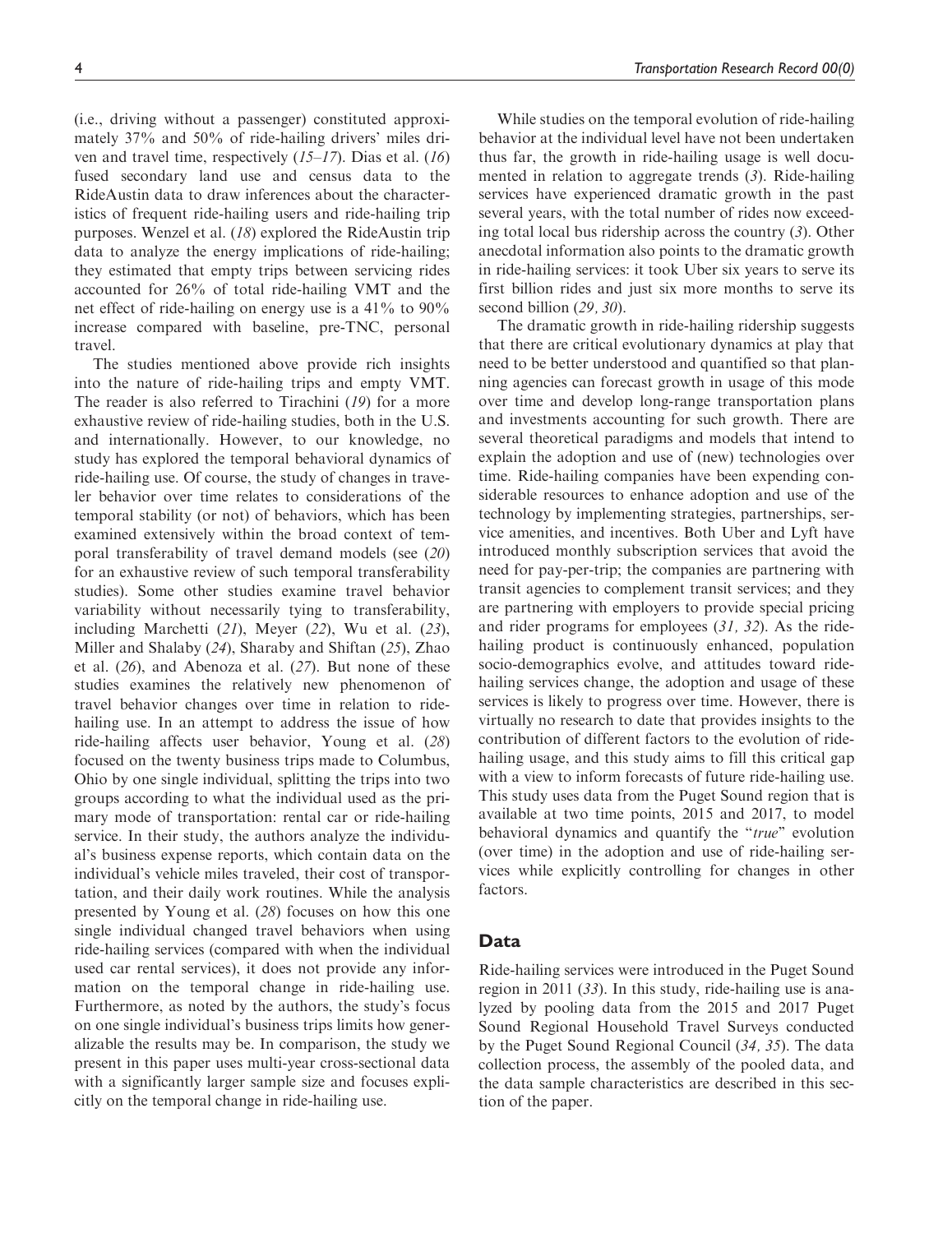## Survey Data Collection Process

In both 2015 and 2017, the Puget Sound Regional Household Travel Survey (hereafter, the survey) was comprised of three main sections:

- $\bullet$  Section I: pre-travel diary information, designed to collect general household and individual socioeconomic, demographic, and related information;
- $\bullet$  Section II: travel diary, designed to collect information on individuals' actual trip-making patterns by recording all trips undertaken by each individual in the household; and
- $\bullet$ Section III: post-travel diary information, designed to collect additional individual-specific attitudinal and mode usage and preference information (e.g., frequency of use of alternative travel modes, including ride-hailing services; attitudes toward autonomous vehicles; and preferences in relation to ridesharing).

As noted earlier, the survey did not constitute a panelbased approach, and therefore there was no effort to track the same households across survey years. The PSRC used a household address-based sampling frame with a geographically stratified sampling approach. Using this approach, invitations requesting participation in the study were sent out to numerous households through postcards (i.e., physical mail), email, telephone calls, and Facebook ads (the Facebook ads were only used in the 2017 effort). Those who agreed could choose to fill out Section I of the survey either through an online platform named rSurvey, or by telephone, where a telephone attendant solicited information from the respondent and actually used the rSurvey platform to enter the respondent's information. The distinction between these two modes of response was not available in the publicly available datasets, making this an unobserved preference.

In 2015, Section II of the survey (the travel diary section) had to be completed using the same survey instrument as chosen by the respondent in Section I. In 2017, however, some of the users were allowed to complete this section of the survey using a smartphone app named rMove (a small pilot smartphone app retrieval was also trialed in 2015, but these households are not included in the publicly available 2015 data). The app could (passively) track GPS locations and periodically remind the respondents to activate the app and provide all secondary travel diary data during the travel survey days. The choice between rSurvey or rMove for the travel diary portion of the survey was offered using the following protocol: during each week of the 2017 data collection process, the first 140 households in which all adults reported owning rMove-compatible smartphones were given the option to use the smartphone app for an additional \$15 incentive per person, while that week's remaining households were automatically assigned to complete their travel diaries using rSurvey, the online survey tool.

Once respondents completed the travel diary portion of the survey, they were led to Section III, where they were asked to provide their frequencies of use of certain modes (including ride-hailing services), their workplace/ school locations, and other individual-specific information about attitudes and preferences. Section III adopted the same survey instrument as that chosen by the respondent in Section I of the survey.

Besides the slight differences in the data collection methods described above, there were also notable differences in the financial incentives offered in each survey year. In both years, households were offered a \$10 incentive in the form of an Amazon or Starbucks gift card if they completed the survey. In 2017, however, there were some additional incentives: first, to boost low response rates in specific geographic areas, some households qualified to receive an extra \$10 incentive; second, as mentioned earlier, households that opted to use the rMove smartphone app for recording travel data were offered an additional incentive of \$15 per person.

These changes in the data collection process between the two years could lead to samples that are not directly comparable because of sample-selection processes at play. For example, it is quite possible that the 2017 data collection effort yielded a sample of more tech-savvy individuals because some respondents were allowed to use a smartphone app to record their trip diary information. Since tech-savvy individuals are more likely to use ride-hailing services (as documented by Lavieri [*8*], Lavieri and Bhat [*13*], and Alemi et al. [*10*]), it is possible that this unobserved variable (i.e., tech-savviness) may be responsible for a part of the increase in ride-hailing use between 2015 and 2017 respondents. If this effect is not adequately controlled, then erroneous estimates of the change (over time) in the ''true'' willingness to adopt and use ride-hailing services may be obtained.

## Descriptive Statistics

In this study, we only used the first and third sections of the survey (i.e., we did not use the second section, which constituted the travel diary portion of the survey). The survey datasets from 2015 and 2017 were reconciled (with respect to variable definitions and coding) and then merged to produce a pooled dataset of respondents with the year of their response explicitly coded in the data. After some cleaning of the data to remove records with missing information on key variables, the final pooled dataset included 8,542 observations, of which 3,800 belonged to the 2015 survey and 4,742 to the 2017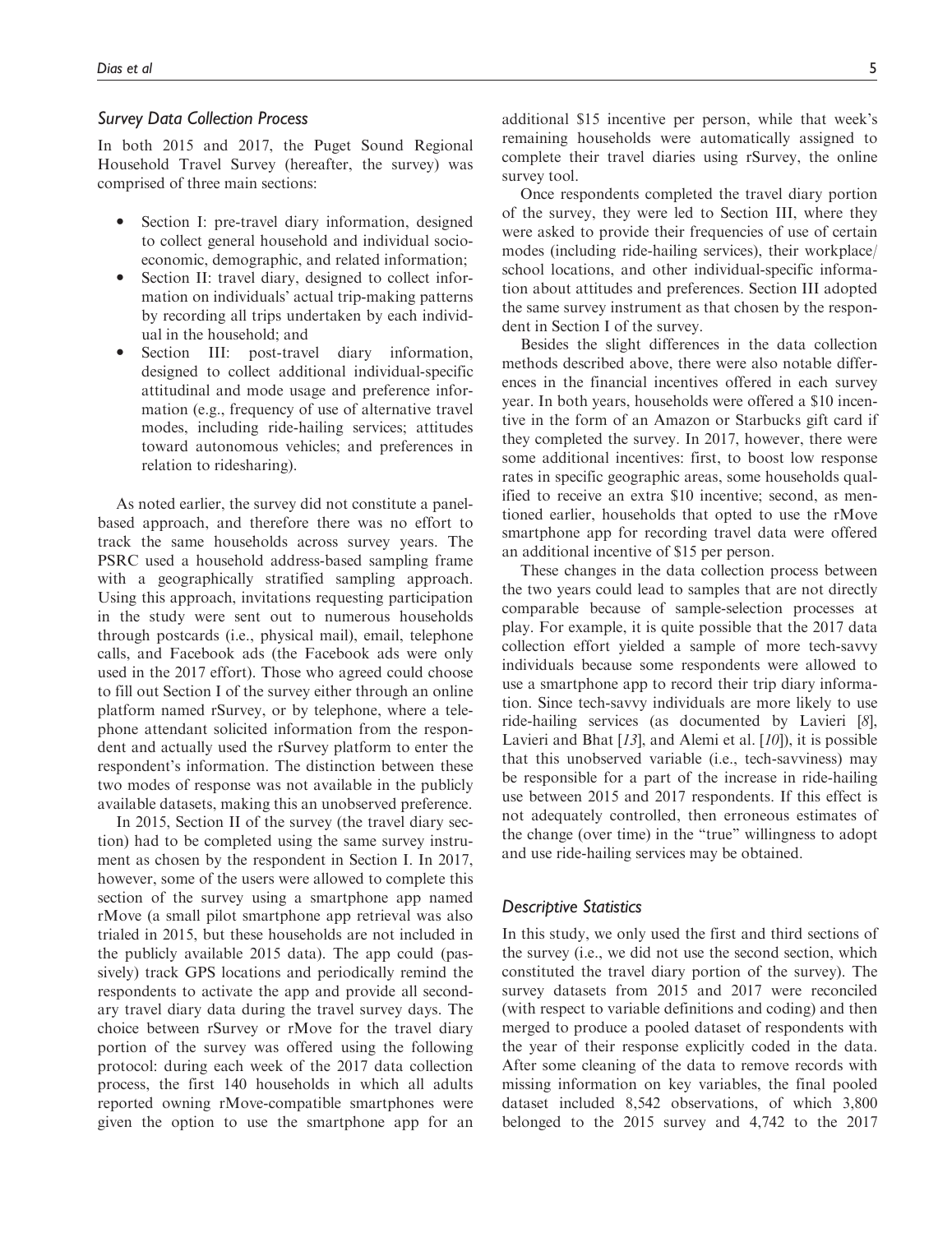|                               | Sample |       |         | <b>PSR</b> |                               | Sample |       |        | <b>PSR</b> |
|-------------------------------|--------|-------|---------|------------|-------------------------------|--------|-------|--------|------------|
| Variables                     | 2015   | 2017  | Total   | 2017       | Variables                     | 2015   | 2017  | Total  | 2017       |
| Gender                        |        |       |         |            | Household size                |        |       |        |            |
| Male                          | 45.8%  | 49.1% | 47.6%   | 50.0%      | I person                      | 23.1%  | 24.2% | 23.7%  | 27.4%      |
| Female                        | 54.2%  | 50.9% | 52.4%   | 50.0%      | 2 people                      | 45.2%  | 49.5% | 47.6%  | 35.0%      |
| Age                           |        |       |         |            | 3 or more people              | 31.7%  | 26.3% | 28.7%  | 37.6%      |
| $18 - 24^a$                   | 5.2%   | 6.6%  | 6.0%    | 8.6%       | Education                     |        |       |        |            |
| $25 - 34$                     | 18.9%  | 32.2% | 26.3%   | 20.6%      | Less than high school         | 1.9%   | 1.3%  | 1.6%   | 8.4%       |
| $35 - 44$                     | 16.6%  | 21.4% | 19.3%   | 18.1%      | High school graduate          | 9.1%   | 5.5%  | 7.1%   | 21.8%      |
| $45 - 54$                     | 15.8%  | 12.7% | 14.1%   | 18.0%      | Vocational/technical training | 3.7%   | 2.3%  | 2.9%   | na         |
| $55 - 64$                     | 20.2%  | 12.4% | 15.9%   | 16.9%      | Some college                  | 15.3%  | 10.6% | 12.7%  | 33.6%      |
| $65 - 74$                     | 15.2%  | 10.3% | 12.5%   | 10.7%      | Associates degree             | 6.8%   | 5.7%  | 6.2%   |            |
| $75 - 84$                     | 6.4%   | 3.7%  | 4.9%    | 4.8%       | Bachelor's degree             | 36.4%  | 41.7% | 39.3%  | 23.3%      |
| 85 or older                   | 1.7%   | 0.7%  | 1.0%    | 2.3%       | Graduate/post-graduate degree | 26.8%  | 32.9% | 30.2%  | 12.9%      |
| Has a smartphone <sup>b</sup> |        |       |         |            | Employment                    |        |       |        |            |
| No                            | 29.4%  | 9.8%  | 18.5%   | 22.4%      | Employed full-time (paid)     | 46.5%  | 57.8% | 52.8%  | 74.1%      |
| Yes                           | 70.6%  | 90.2% | 81.5%   | 77.6%      | Employed part-time (paid)     | 9.1%   | 8.0%  | 8.5%   |            |
| Has a valid driver's license  |        |       |         |            | Self-employed                 | 6.6%   | 6.5%  | 6.5%   |            |
| No                            | 7.7%   | 7.1%  | 7.3%    | na         | Unpaid volunteer or intern    | 1.2%   | 0.8%  | 1.0%   |            |
| Yes                           | 92.3%  | 92.9% | 92.7%   | na         | Homemaker                     | 5.9%   | 5.1%  | 5.5%   | 25.9%      |
| Household vehicle ownership   |        |       | Retired | 23.8%      | 13.9%                         | 18.3%  |       |        |            |
| 0 vehicles                    | 9.5%   | 12.5% | 11.2%   | 7.5%       | Not currently employed        | 6.9%   | 7.9%  | 7.4%   |            |
| I vehicle                     | 34.4%  | 43.5% | 39.5%   | 31.1%      | Frequency of ride-hailing     |        |       |        |            |
| 2 vehicles                    | 38.6%  | 33.7% | 35.9%   | 38.2%      | Never                         | 87.1%  | 51.8% | 67.5%  | na         |
| 3 or more vehicles            | 17.5%  | 10.3% | 13.4%   | 23.2%      | Less than I day per month     | 5.3%   | 19.0% | 12.9%  | na         |
| Household income              |        |       |         |            | I-3 days per month            | 4.8%   | 18.8% | 12.6%  | na         |
| Under \$25,000                | 11.4%  | 9.4%  | 10.3%   | 14.9%      | I day per week                | 1.8%   | 5.2%  | 3.7%   | na         |
| \$25,000-\$49,999             | 18.3%  | 13.7% | 15.8%   | 18.3%      | 2-4 days per week             | 0.7%   | 4.4%  | 2.8%   | na         |
| \$50,000-\$74,999             | 15.7%  | 15.1% | 15.3%   | 17.4%      | 5 days per week               | 0.1%   | 0.6%  | 0.4%   | na         |
| \$75,000-\$99,999             | 16.0%  | 14.2% | 15.0%   | 13.8%      | 6-7 days per week             | 0.2%   | 0.2%  | 0.1%   | na         |
| \$100,000 or more             | 38.6%  | 47.6% | 43.6%   | 35.6%      |                               |        |       |        |            |
| Observations (n)              | 3,800  | 4,742 | 8,542   | na         | Observations (%)              | 44.5%  | 55.5% | 100.0% | na         |

Table 1. Socio-Economic and Demographic Characteristics of Puget Sound Travel Survey Sample ( $n = 8,542$ )

Note: PSR = puget sound region; PSRC = Puget Sound Regional Council; na = not applicable.

a This row does not contain individuals aged 18 and 19 for the ''PSR 2017'' column. This is because of minor data incompatibility issues between the PSRC surveys and the census data.

<sup>b</sup>The smartphone ownership data in the "Sample" columns refer to individual-level smartphone ownership. However, the "PSR 2017" column refers to household-level smartphone ownership.

survey. Descriptive statistics for these samples of individuals can be found in Table 1, which also contains data from the entire Puget Sound region, according to the 2017 American Community Survey (*36*).

Some of the differences between the two surveys are worth noting. The 2017 dataset is more evenly split between male and female respondents. The 2017 data seems to skew significantly younger with more than half of its sample aged between 25 and 44 years; the same age group only accounts for little more than one-third of the 2015 sample. In 2015, nearly 30% of the sample did not own a smartphone; in 2017, just under 10% of the sample did not own a smartphone, suggesting that the 2017 sample is likely to be more tech-savvy, on average, than the 2015 sample. Also, given that ride-hailing services require the use of a smartphone app, a larger percentage of individuals who responded to the 2015 survey did not have the technology required to use the on-demand mobility services.

In both years, the split between individuals with and without driver's licenses was very similar, with a little more than 92% of respondents having licenses. Curiously, even though the split of driver's license ownership remained mostly unchanged, there was a significant change in vehicle ownership. In 2015, only 9.5% of respondents had no vehicle in their households, while 17.5% of them resided in households with three or more vehicles. In 2017, however, the share of individuals in zero-vehicle households was 12.5% while the share of individuals in households with three or more vehicles stood at just 10.3%. Although vehicle ownership and income are often positively correlated with one another, the opposite appears true in this sample; the 2017 sample exhibits lower levels of vehicle ownership, but skews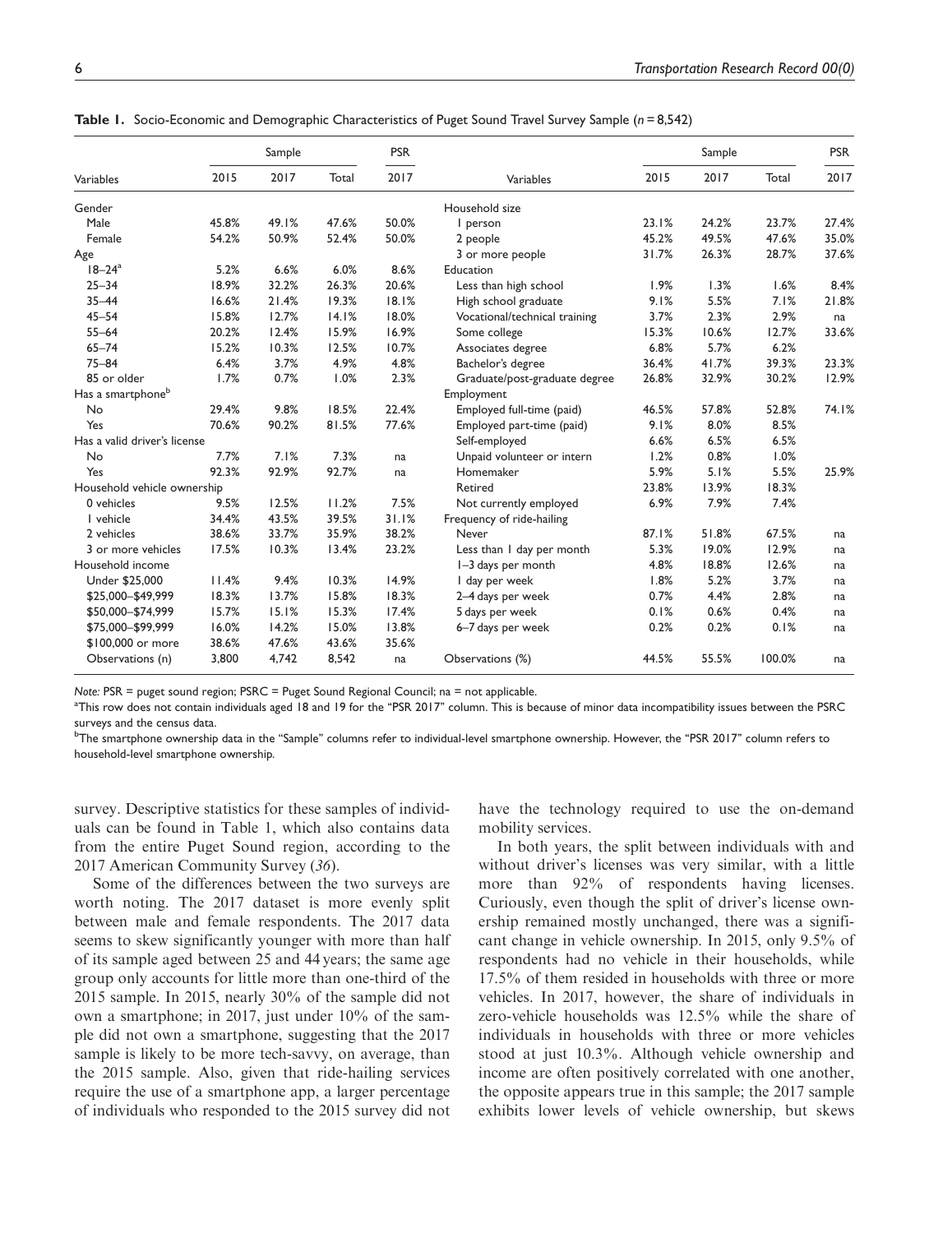|                            |                           | Owns a smartphone |        |        |        |        |        |        |        |        |
|----------------------------|---------------------------|-------------------|--------|--------|--------|--------|--------|--------|--------|--------|
|                            |                           | 2015              |        |        | 2017   |        |        | Total  |        |        |
|                            | Frequency of ride-hailing | Yes               | No     | Total  | Yes    | No     | Total  | Yes    | No     | Total  |
| Number of                  | <b>Never</b>              | 2,207             | 1,104  | 3,311  | 2,036  | 418    | 2,454  | 4,243  | 1,522  | 5,765  |
| observations               | Less than I day per month | 196               | 7      | 203    | 877    | 22     | 899    | 1.073  | 29     | 1,102  |
|                            | I-3 times per month       | 179               | 4      | 183    | 878    | 15     | 893    | 1.057  | 9      | 1,076  |
|                            | I day per week            | 67                |        | 68     | 242    | 3      | 245    | 309    | 4      | 313    |
|                            | 2-4 days per week         | 27                | 0      | 27     | 206    | 3      | 209    | 233    | 3      | 236    |
|                            | 5 days per week           | 3                 | 0      | 3      | 27     |        | 28     | 30     |        | 31     |
|                            | 6-7 days per week         | 5                 | 0      | 5      | 3      |        | 4      | 8      |        | 9      |
|                            | Total                     | 2,684             | 1.116  | 3,800  | 4,279  | 463    | 4,742  | 6,963  | 1.579  | 8,542  |
| Column-wise                | <b>Never</b>              | 82.2%             | 98.9%  | 87.2%  | 47.6%  | 90.4%  | 51.7%  | 61.0%  | 96.3%  | 67.4%  |
| percentages                | Less than I day per month | 7.3%              | 0.6%   | 5.3%   | 20.5%  | 4.8%   | 19.0%  | 15.4%  | 1.8%   | 12.9%  |
|                            | I-3 times per month       | 6.7%              | 0.4%   | 4.8%   | 20.5%  | 3.2%   | 18.8%  | 15.2%  | 1.2%   | 12.6%  |
|                            | I day per week            | 2.5%              | 0.1%   | 1.8%   | 5.7%   | 0.6%   | 5.2%   | 4.4%   | 0.3%   | 3.7%   |
|                            | 2-4 days per week         | 1.0%              | 0.0%   | 0.7%   | 4.8%   | 0.6%   | 4.4%   | 3.3%   | 0.2%   | 2.8%   |
|                            | 5 days per week           | 0.1%              | 0.0%   | 0.1%   | 0.6%   | 0.2%   | 0.6%   | 0.4%   | 0.1%   | 0.4%   |
|                            | 6–7 days per week         | 0.2%              | 0.0%   | 0.1%   | 0.3%   | 0.2%   | 0.3%   | 0.3%   | 0.1%   | 0.2%   |
|                            | Total                     | 100.0%            | 100.0% | 100.0% | 100.0% | 100.0% | 100.0% | 100.0% | 100.0% | 100.0% |
| Column-wise<br>percentages | <b>Never</b>              | 66.7%             | 33.3%  | 100.0% | 83.0%  | 17.0%  | 100.0% | 73.6%  | 26.4%  | 100.0% |
|                            | Less than I day per month | 96.6%             | 3.4%   | 100.0% | 97.6%  | 2.4%   | 100.0% | 97.4%  | 2.6%   | 100.0% |
|                            | I-3 times per month       | 97.8%             | 2.2%   | 100.0% | 98.3%  | 1.7%   | 100.0% | 98.2%  | 1.8%   | 100.0% |
|                            | I day per week            | 98.5%             | 1.5%   | 100.0% | 98.8%  | 1.2%   | 100.0% | 98.7%  | 1.3%   | 100.0% |
|                            | 2-4 days per week         | 100.0%            | 0.0%   | 100.0% | 98.6%  | 1.4%   | 100.0% | 98.7%  | 1.3%   | 100.0% |
|                            | 5 days per week           | 100.0%            | 0.0%   | 100.0% | 96.4%  | 3.6%   | 100.0% | 96.8%  | 3.2%   | 100.0% |
|                            | 6-7 days per week         | 100.0%            | 0.0%   | 100.0% | 92.9%  | 7.1%   | 100.0% | 94.7%  | 5.3%   | 100.0% |
|                            | Total                     | 70.6%             | 29.4%  | 100.0% | 90.2%  | 9.8%   | 100.0% | 81.5%  | 18.5%  | 100.0% |

Table 2. Cross-Tabulation of Smartphone Ownership and Frequency of Ride-Hailing ( $n = 8,542$ )

significantly richer: respondents who live in households that earn \$100,000 or more per year increased from 38.6% in 2015 to 47.6% in 2017. The vehicle ownership shift may be related to household size, at least to some degree: between the two years, there was an increase in the share of respondents living in households with 2 or fewer people and a decrease in the share of respondents living in households with 3 or more people. The shift in income levels is also in line with differences in education and employment. Individuals in the 2017 data are more educated, with almost three-quarters having a bachelor's degree or higher; in the 2015 sample, just about twothirds of the sample have attained this level of education. Furthermore, between 2015 and 2017, there is a significant increase in full-time employment (from 46.5% in 2015 to 57.8% in 2017) and a significant decrease in retired respondents (from 23.8% in 2015 to 13.9% in 2017). In summary, the 2017 data is comprised of richer employed individuals who reside in households with fewer residents and vehicles and are more likely to own a smartphone (compared with the 2015 data).

Finally, when it comes to frequency of use of ridehailing, there is a clear increase. The "Never Use" category changes from approximately 87% in 2015 to just about 52% in 2017, while virtually all other frequency

categories more than doubled, with the exception of the ''6–7 days per week'' category, which remained the same at a very small share. It is commonly thought that smartphone ownership has a deterministic relationship with access to ride-hailing (i.e., if an individual does not have a smartphone, their frequency of ride-hailing will be "Never"). However, the data in Table 2 reveal that this is not entirely true. While smartphone ownership does seem to be associated with higher frequencies of ridehailing use, there are still individuals in the sample who do not own smartphones and who still use ride-hailing services. This is likely because individuals without smartphones can gain access to ride-hailing services through friends, co-workers and family members (e.g., traveling in a ride-hailing vehicle that was hailed by someone else).

These statistics show that there is a substantial change in ride-hailing service usage between the two survey years. The change in ride-hailing frequency and usage between the two survey years is likely to be because of several factors, including growing popularity of the service, changes in sample composition, and sociodemographic shifts. It is very plausible that there is a genuine or ''true'' increase in the adoption of ride-hailing services, independent of other phenomena (socio-economic shifts and changes in ride-hailing service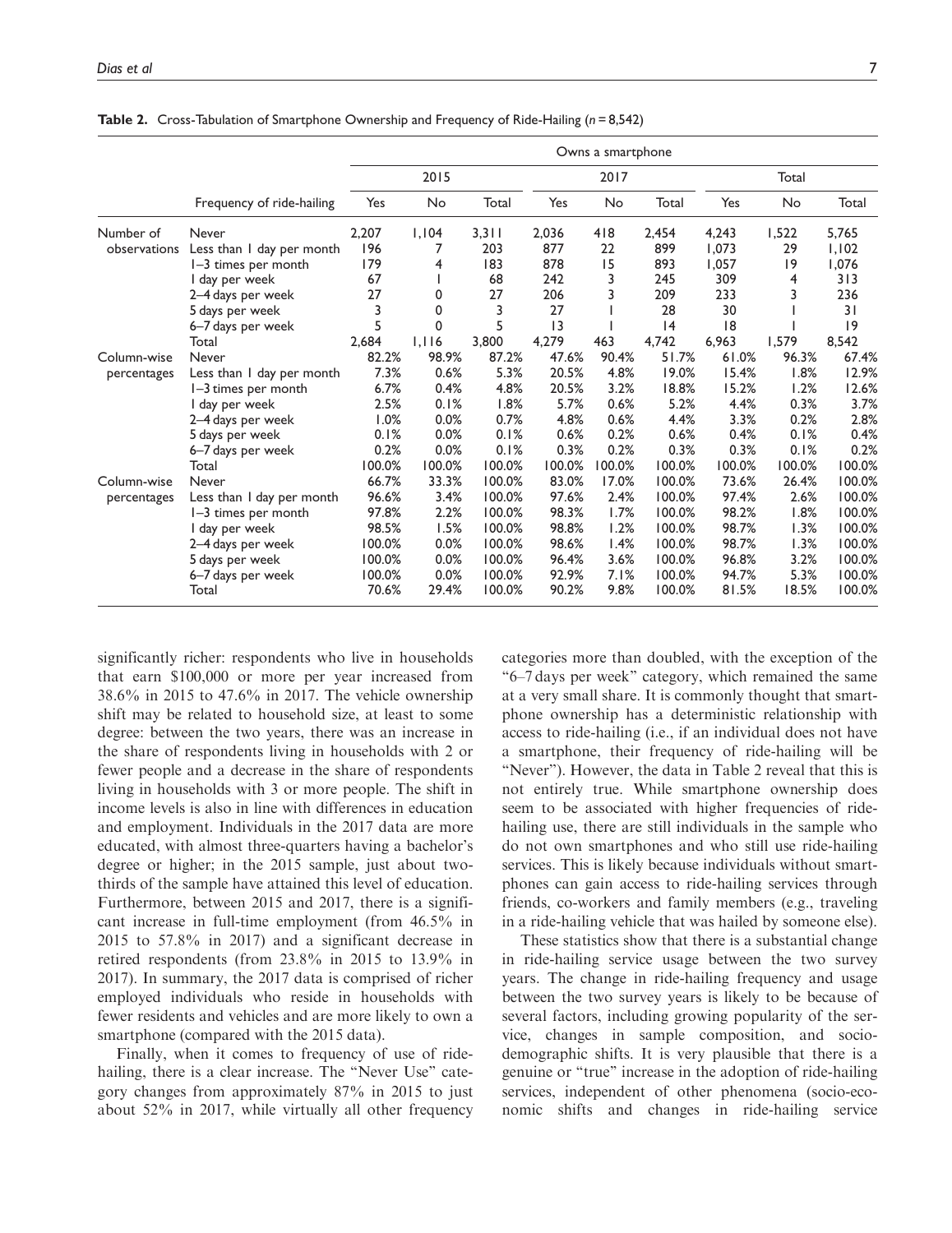attributes); it is the goal of this study to quantify that increase in ride-hailing adoption so that forecasts can be developed based on market adoption trends.

## Methodology

In this study, changes in ride-hailing frequencies over time are considered to be driven by three main factors: (a) economic changes (i.e., changes in living expenses, inflation, true purchasing power, technology pricing); (b) changes in population socio-economic and demographic characteristics; and (c) the "true" intrinsic change in the willingness to adopt and use ride-hailing services. For this analysis, it is assumed that there are no significant economic changes in the Puget Sound region between 2015 and 2017, given the short time span between the two surveys. Further, to accurately quantify changes in ridehailing because of respondent's characteristics and the passage of time, the modeling approach teases out any potential confounding effects because of sampling differences between the years and isolates effects of respondent characteristics from the ''true'' change over time.

The third factor—the "true" change over time—may have three causes. The first cause is related to marketing strategies employed by ride-hailing companies. As companies such as Uber and Lyft try to increase their client bases, they use marketing strategies to make their product more known to an ever-growing segment of the population. The second cause is related to service expansion and enhancement in ride-hailing. In the Puget Sound region, one important service change that happened between the two survey years was the launch of pooled ride-hailing services, where ride-hailing users were offered a discount for sharing a ride with other passengers who had similar pick-up and drop-off locations (*37, 38*). The third and last reason behind this ''true'' change in ridehailing behavior is the increased familiarity and comfort people might feel as these services become increasingly commonplace. The analysis presented in this paper cannot tease out the independent effects of each one of these three factors: they are all captured together as a composite "true" effect of the passage of time.

## Motivation for Modeling Structure

This section presents the modeling methodology and the approach to computing average treatment effects (ATEs) for quantifying the influence of various factors on ridehailing service adoption and use. As discussed in the sample description section, respondents in 2017 were generally from households that had higher incomes and that were more educated and younger than those in 2015. If the differences between 2015 and 2017 respondents can be completely attributed to such observed

variables (that is, observed heterogeneity in the two pools of respondents) in the surveys, and if there were no other substantial environmental changes between 2015 and 2017, then the "true" change in ride-hailing use may be teased out by combining data from both 2015 and 2017 and estimating a single equation model of ridehailing use (including a dummy variable for 2017, as well as interactions of this dummy variable with demographics to accommodate observed heterogeneity in the change across demographic groups). However, this approach is not appropriate if there are unobserved individual/household/environment characteristics (that is, characteristics that are not observed in the survey) that influence ride-hailing use and intrinsically differentiate the pools of 2017 and 2015 respondents (we will refer to this as unobserved heterogeneity in the two pools of respondents). As indicated earlier, for example, the 2017 survey allowed the use of a smartphone app for entering travel diary information. This may have triggered a higher response from tech-savvy individuals in 2017. This unobserved variable (tech-savviness) may contribute, at least in part, to the differences in ride-hailing use between the 2015 and 2017 survey years. If this selfselection effect is not adequately controlled, then the single equation model would yield an inflated estimate on the 2017 dummy variable, as well as inconsistent estimates of the 2017 dummy variable interactions with other demographic variables, leading to inflated estimates of the "true" change in willingness to adopt and use ride-hailing. Similarly, the 2017 survey was accompanied by a Facebook ad drive, which could also have contributed to an intrinsically more tech-savvy sample in 2017. This discussion considered tech-savviness as an example to motivate controlling for potential unobserved factors that render 2017 respondents different from 2015 respondents in a manner that affects ride-hailing use. However, it is conceivable that there are several other such factors or combinations of factors that are unobserved and affect ride-hailing usage (*13*).

# The Model

To control for observed and unobserved changes between survey years, the evolution of ride-hailing usage is modeled using a joint binary probit-ordered probit model. The first dependent binary outcome in the model,  $y_{q1}$ , corresponds to whether an individual  $q$  belongs to the 2017 dataset  $(y_{q1} = 1)$  or the 2015 dataset  $(y_{q1} = 0)$ , with a latent propensity of belonging to the 2017 dataset (denoted by  $y_{q1}^*$ ) mapping to the observed outcome,  $y_{q1}$ , in the usual binary choice framework:

$$
y_{q1}^* = \mathbf{\beta}_1^{\'} \mathbf{x}_{q1} + \varepsilon_{q1}, \qquad y_{q1} = \begin{cases} 0 & \text{if} \quad y_{q1}^* \le 0 \\ 1 & \text{if} \quad y_{q1}^* > 0 \end{cases} \tag{1}
$$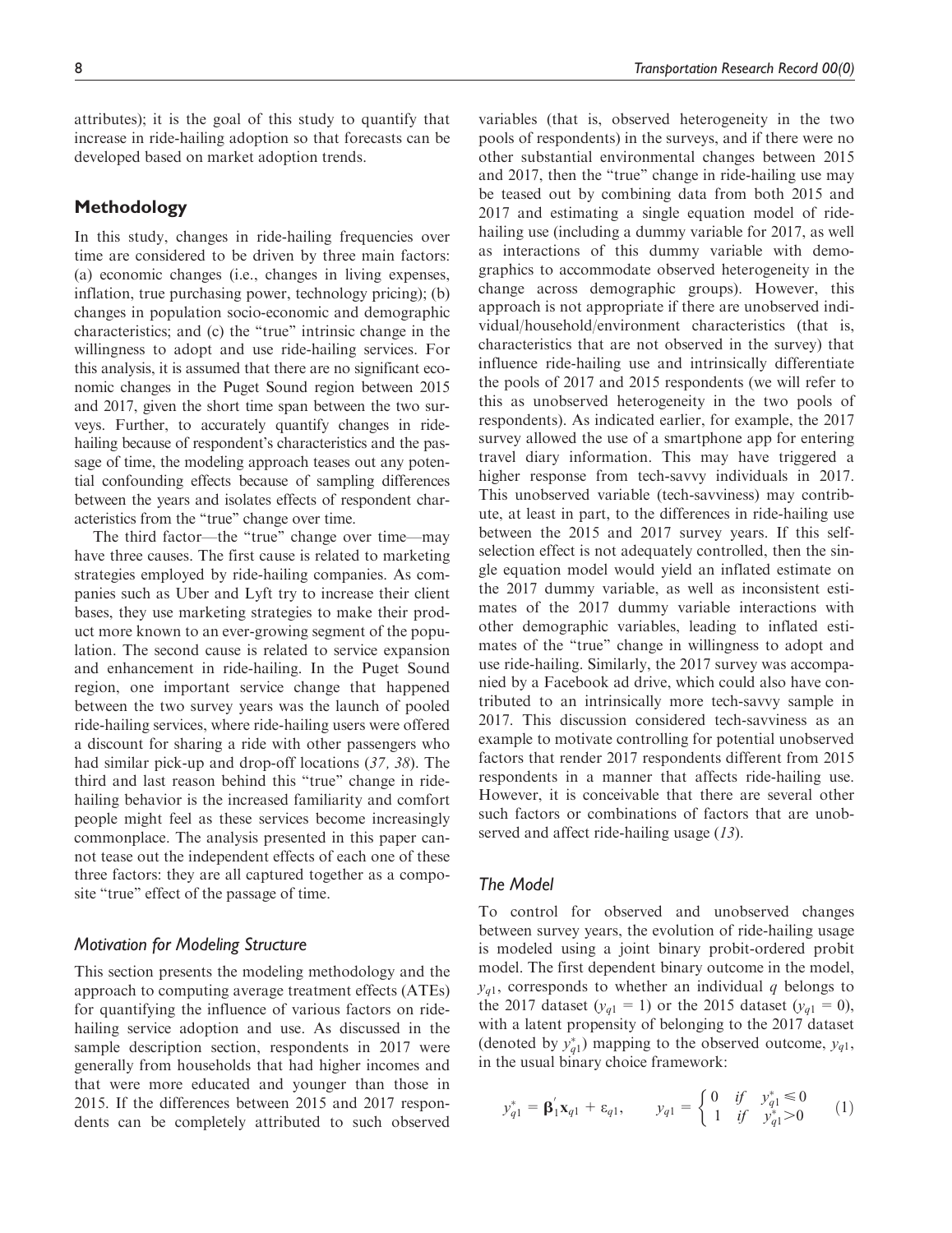where

the vector  $x_{q1}$  represents a set of observed exogenous individual-level (demographic and other) variables,

the corresponding vector of coefficients  $\beta_1$  captures the differences in observed individual characteristics between the pools of respondents in 2017 and 2015, and

the error term  $\varepsilon_{q1}$  in this binary dependent variable equation captures differences in unobserved characteristics between 2017 respondents and 2015 respondents (as indicated in the previous section, one of the reasons for this difference may be attributed to the 2017 pool comprising a higher share of individuals who are very techsavvy, given the potential to use a smartphone app for the trip diary section).

The second dependent outcome is the individuals' frequency of ride-hailing, aggregated to five categories from the original seven-category variable depicted in Table 1 (the five aggregated frequency categories are: ''Never,'' ''Less than 1 day per month,'' ''1–3 days per month,'' "1 day per week," and "2 or more days per week." This was done because the number of individuals who reported using ride-hailing services 5 days per week and 6–7 days per week were too few to retain them separately). When modeling this second outcome, in the usual framework of an ordered-response equation, we consider an underlying continuous propensity  $(y_{q2}^*)$  for ride-hailing that gets mapped onto the observed ordinal category of the frequency of ride-hailing,  $y_{q2}$ , through a set a thresholds  $\psi_n$  ( $n=1,2,3,...,N$ ;  $N = 5$  in our analysis) to be estimated. For usual identification purposes, we set  $\psi_0 = -\infty$  and  $\psi_N = \infty$ . The form of this second equation is as follows:

$$
y_{q2}^* = \mathbf{\beta}_2' \mathbf{x}_{q2} + \delta y_{q1} + (\mathbf{\gamma}' \mathbf{z}_{q2}) y_{q1} + \varepsilon_{q2},
$$
  

$$
y_{q2} = n \text{ if } \psi_{n-1} < y_{q2}^* < \psi_n, \ \psi_0 = -\infty, \ \psi_N = \infty \tag{2}
$$

As can be observed from above, the underlying propensity  $y_{q2}^*$  is specified to be a linear function of three components: (a) observed individual socio-demographics and other characteristics (represented by the  $x_{q2}$  vector) and whose effects are captured by the corresponding  $\beta_2$  vector; (b) a 2017 dummy variable shifter term capturing intrinsic differences in ride-hailing propensity between 2017 respondents and 2015 respondents, captured by the  $\delta y_{q1}$  term; and (c) individual demographics interacted with the 2017 dummy variable to accommodate for the difference in ride-hailing propensity across sociodemographic groups between the two years, captured by the  $(\gamma' \mathbf{z}_{q2}) y_{q1}$  ( $\gamma$  is a coefficient vector to be estimated on an exogenous vector  $z_{q2}$ , which need not necessarily comprise the same elements as  $x_{q2}$ ). The underlying continuous propensity is also specified to be stochastic through an error term,  $\varepsilon_{q2}$ , that captures the influence of unobserved characteristics on the propensity of ridehailing. Our simultaneous equations model allows this error term to be correlated with the error term  $\varepsilon_{q1}$  in the first binary equation. As alluded to earlier, this correlation captures unobserved individual factors that make an individual more likely to be represented in the 2017 pool relative to the 2015 pool as well as make an individual have a higher propensity for ride-hailing (such an unobserved individual effect, for example, may be techsavviness).

In summary, with this two-equation joint framework, the coefficient vector  $\beta_2$  in Equation 2 on individual demographics represents the vector of ''true'' effects of demographics on ride-hailing propensity in 2015. The 2017 dummy variable shifter term  $\delta$  captures the "true" evolutionary difference in ride-hailing propensity for a base demographic group not appearing in interaction terms of the 2017 dummy variable with individual exogenous variables. Lastly, the interaction terms of the 2017 dummy variable with individual exogenous variables,  $\gamma' \mathbf{z}_{q2}$ , essentially capture heterogeneity (across demographic groups) in the "true" evolutionary shifts in ride-hailing propensity between 2015 and 2017. All these effects are ''cleansed'' and ''true'' effects because we recognize associative effects because of the correlation in unobserved factors between the first binary and second ordinal equations. Our approach is a rather novel, simple, and elegant way of using a sample-selection framework to simultaneously control for variations in respondent characteristics across different surveys, while estimating "true" changes in behavior over time. While earlier applications of the sample-selection model have generally controlled for unobserved factors in examining inter-relationships among variables within the same survey, the current study is a rather unique application of this framework to control for unobserved factors across surveys. Note that, for estimation, we assume that each of the error terms  $\varepsilon_{q1}$  and  $\varepsilon_{q2}$  are standard normally distributed. The model is a classic switching orderedresponse model system. We refer the reader to Greene and Hensher (*39*) for estimation details, which is relatively straightforward using the maximum likelihood inference approach.

## Computing Average Treatment Effects

After estimating the model, it is possible to analyze each variable's ATE, that is, the direct effects of the exogenous variables on the frequency of ride-hailing use. Note that only ATEs for the ''frequency of ride-hailing'' outcome are presented in this paper, since that constitutes the main outcome of interest. The ''belongs to 2017'' sample-selection outcome is simply used to control for unobserved effects during estimation to obtain ''true'' variable effects on the ''frequency of ride-hailing'' ordinal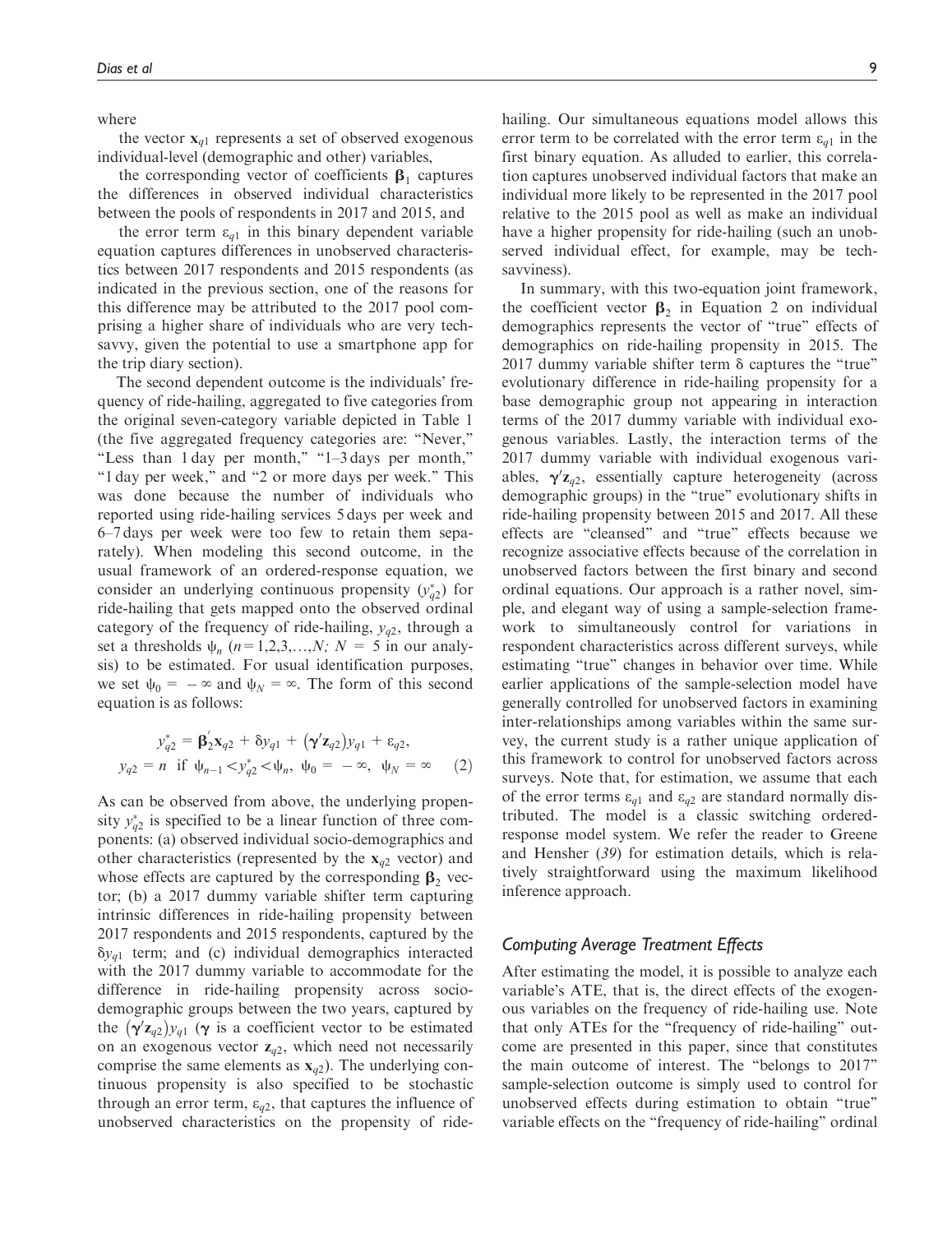outcome and, therefore, the ATE effects from the first binary equation are not directly relevant to the question of interest.

To obtain the desired order-of-magnitude effects, cardinal values are assigned to each of the ordinal levels of ride-hailing. The cardinal value assignments corresponding to different frequency levels in the model are as follows:

- (1) "Never" = 0 trips per month;
- (2) "Less than 1 day per month" =  $0.333$  trips per month;
- (3)  $"1-3 \text{ days per month" = 2 \text{ trips per month};$
- (4)  $\degree$  '1 day per week" = 4 trips per month; and
- $(5)$  "2 or more days per week" = 16 trips per month.

With these assignments, and using the notation  $c_k$  for the cardinal value assignment corresponding to frequency level *k*, the marginal expected value of the frequency of ride-hailing for individual  $q(\tilde{y}_q)$  is:

$$
E(\tilde{y}_q) = \sum_{k=1}^{K} c_k \times \Pr(y_q = k)
$$
 (3)

where  $Pr(y_q = k)$  is the probability that individual *q* falls into frequency category *k* and is calculated using the estimated coefficients of the model. Using this equation, it is possible to compute the aggregate-level ATEs of exogenous variables.

In the current analysis, four types of ATEs are calculated:

- $\bullet$ across demographics within 2015;
- $\bullet$ across demographics within 2017;
- $\bullet$ across demographics from 2015 to 2017; and
- $\bullet$ within demographics from 2015 to 2017.

Furthermore, all of the exogenous variables are discrete variables, including binary variables such as education level and driver's license ownership, and multinomial (i.e., categorical) variables such as employment and age. Calculations are illustrated here for the "Across demographics within 2015" effects case using smartphone ownership (where "No" is the base) as the influential variable of interest. The same approach applies to the three other cases. First, take the original dataset and assign zeros to the 2017 dummy variable and all of the 2017 interaction dummy variables. This essentially forces all observations to belong to 2015. This is called the global 2015 dataset. Then the global 2015 dataset is modified by assigning a value of ''0'' for the ''Smartphone Ownership—Yes'' dummy variable. This forces all observations in the dataset to *not* own

smartphones. All other exogenous variables are kept at their original values from the global 2015 dataset. Using Equation 3, we compute the average of the expected frequency of ride-hailing across the entire sample and label the resulting value as BASE\_15. Subsequently, a similar procedure is undertaken with one key difference: the global 2015 dataset is modified to set the value of the ''Smartphone Ownership—Yes'' dummy variable for each individual equal to one, effectively forcing all individuals in the dataset to own smartphones. The average expected frequency of ride-hailing is computed for this new sample and the resulting value is labeled SPHNY 15. It is now possible to obtain an aggregatelevel ATE of the ''Smartphone Ownership—Yes'' dummy variable for 2015 by computing the difference between the BASE 15 and SPHNY 15 values. Finally, the mean and standard errors of the aggregate-level ATEs are computed across 1,000 bootstrap draws taken from the estimated sampling distributions of the model's parameters.

## Model Results

Model estimation results are presented in Table 3. The first equation in the joint model primarily serves as a mechanism for controlling sample selection. This is labeled as "Outcome 1" in Table 3, and the results for this equation are provided in the first numeric column of Table 3. Overall, the model coefficients for this equation reflect the results from our descriptive statistics. The sample in 2017 tended to be comprised of individuals in higher income, lower vehicle ownership households. They tended to be younger, have a higher education, and own a smartphone relative to the 2015 sample. Thus, it can be concluded that there is sample selection because of observed characteristics at play. By specifying and estimating a simultaneous equations model that accommodates error correlation, we also account for possible *unobserved* sample-selection effects as well. The correlation coefficient between the two error terms is 0.431 (with a *t*-statistic of 8.598), indicating the clear presence of sample selection. This clearly shows that there are unobserved attributes that both contribute to an individual participating in the 2017 survey and using ride-hailing services. As mentioned throughout this paper, tech-savvy individuals who are comfortable using smartphone apps are more likely to use ride-hailing services. Such individuals may have had a greater propensity to participate in the 2017 version of the survey when a smartphone app (*rMove*) could be used to record travel diary information in the second stage of the survey (such an option was not available in the 2015 version of the survey). Other unobserved attributes that may simultaneously affect propensity to participate in the 2017 version of the survey and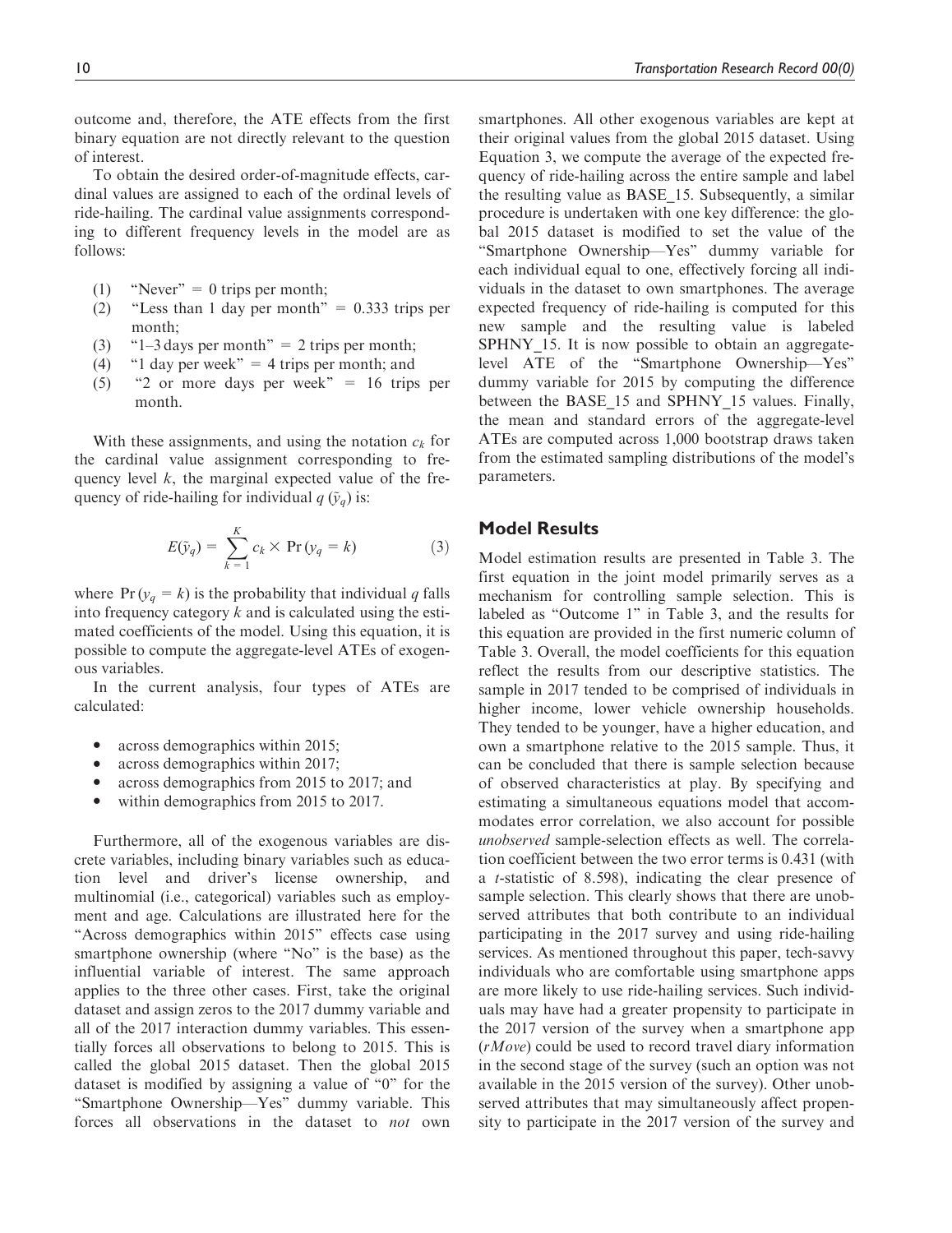## Table 3. Joint Model Estimation Results

|                                                     |                            |           | Outcome 2: frequency of ride-hailing |           |                     |          |  |
|-----------------------------------------------------|----------------------------|-----------|--------------------------------------|-----------|---------------------|----------|--|
|                                                     | Outcome 1: belongs to 2017 |           | Base (2015)                          |           | Interactions (2017) |          |  |
| Parameter                                           | Coefficient                | $t$ -stat | Coefficient                          | $t$ -stat | Coefficient         | t-stat   |  |
| Gender (base: Male)                                 | na                         | na        | na                                   | na        | na                  | na       |  |
| Female                                              | $-0.081$                   | $-2.935$  | na                                   | na        | na                  | na       |  |
| Age (base: 18-34 years)                             | na                         | na        | na                                   | na        | na                  | na       |  |
| 35-44 years                                         | $-0.114$                   | $-2.768$  | $-0.421$                             | $-7.171$  | 0.158               | 2.418    |  |
| 45-54 years                                         | $-0.286$                   | $-8.379$  | $-0.803$                             | $-12.591$ |                     |          |  |
| 55-64 years                                         |                            |           | $-1.073$                             | $-15.505$ |                     |          |  |
| 65 years or older                                   |                            |           | $-1.375$                             | $-10.799$ | 0.525               | 3.786    |  |
| Has a smartphone (base: No)                         | na                         | na        | na                                   | na        | na                  | na       |  |
| Yes                                                 | 0.693                      | 17.068    | 1.039                                | 15.495    | na                  | na       |  |
| Has valid driver's license (base: No)               | na                         | na        | na                                   | na        | na                  | na       |  |
| Yes                                                 | na                         | na        | 0.104                                | 1.809     | na                  | na       |  |
| Household vehicle ownership (base: No vehicles)     | na                         | na        | na                                   | na        | na                  | na       |  |
| I vehicle                                           | $-0.174$                   | $-3.551$  | $-0.463$                             | $-9.896$  | na                  | na       |  |
| 2 or more vehicles                                  | $-0.521$                   | $-10.312$ | $-0.981$                             | $-13.676$ | 0.176               | 2.542    |  |
| Household income (base: Under \$50,000)             | na                         | na        | na                                   | na        | na                  | na       |  |
| \$50,000-\$99,999                                   | 0.105                      | 2.614     | 0.273                                | 3.558     | $-0.203$            | $-2.294$ |  |
| \$100,000 or more                                   | 0.237                      | 5.807     | 0.598                                | 7.828     | $-0.231$            | $-2.619$ |  |
| Household size (base: Single-person household)      | na                         | na        | na                                   | na        | na                  | na       |  |
| Multi-person household                              | na                         | na        | $-0.279$                             | $-3.712$  | 0.179               | 2.066    |  |
| Education (base: Does not have a bachelor's degree) | na                         | na        | na                                   | na        | na                  | na       |  |
| Has a bachelor's degree or higher                   | 0.147                      | 4.536     | 0.406                                | 6.423     | $-0.172$            | $-2.384$ |  |
| Employment (base: Unemployed)                       | na                         | na        | na                                   | na        | na                  | na       |  |
| Employed part-time                                  | na                         | na        | na                                   | na        | 0.193               | 2.899    |  |
| Employed full-time                                  | na                         | na        | 0.322                                | 8.528     | na                  | na       |  |
| Self-employed                                       | na                         | na        |                                      |           | na                  | na       |  |
| Year (base: 2015)                                   | Coef.                      | t-stat    | Coef.                                |           | t-stat              |          |  |
| 2017                                                | na                         | na        | na                                   |           | na                  |          |  |
| Thresholds                                          | Coef.                      | t-stat    | Coef.                                |           | t-stat              |          |  |
| Threshold I                                         | 0.132                      | 2.142     | 1.009                                |           | 11.403              |          |  |
| Threshold 2                                         | na                         | na        |                                      | 1.528     |                     | 17.443   |  |
| Threshold 3                                         | na                         | na        | 2.27                                 |           |                     | 25.89    |  |
| Threshold 4                                         | na                         | na        | 2.676                                |           | 30.052              |          |  |

Note: na = not applicable. Number of observations: 8,542. Number of parameters: 35. Null log-likelihood (only thresholds): –15,831. Independent loglikelihood (no correlation): –12,588. Full log-likelihood: –12,558. Likelihood ratio: Full versus Null (p-value): 6,546 (0.000). Likelihood ratio: Full versus Independent (p-value): 60 (0.000). Pseudo Rho Squared: 0.207. Adjusted Pseudo Rho Squared: 0.205.

adopt and use ride-hailing services include residential location choice preferences, lifestyle preferences (e.g., desire for active mode use), and variety-seeking proclivities. The significant error correlation also serves as a justification for the adoption of a simultaneous equations model that accounts for sample selection; this ensures that estimates of coefficients in the ride-hailing frequency equation are consistent (yielding estimates of changes in ride-hailing adoption over time that are not artificially inflated).

In the rest of this section, and because it is the primary outcome of interest, the focus of our discussion is on the results for the frequency of ride-hailing.

#### Joint Model Estimation Results

The second numeric column of Table 3 provides the results for the frequency of ride-hailing use. The coefficients presented provide the effect of variables on the underlying latent propensity for ride-hailing use. The behavioral dynamics (i.e., the change from 2015 to 2017) associated with the passage of time are reflected in the joint model through the use of a dummy variable which indicates whether or not the observation belonged to the 2017 dataset and by interacting this dummy variable with all other explanatory variables. Therefore, the ''Base (2015)'' column in Table 3 refers to the effects of the explanatory variables on an individual's underlying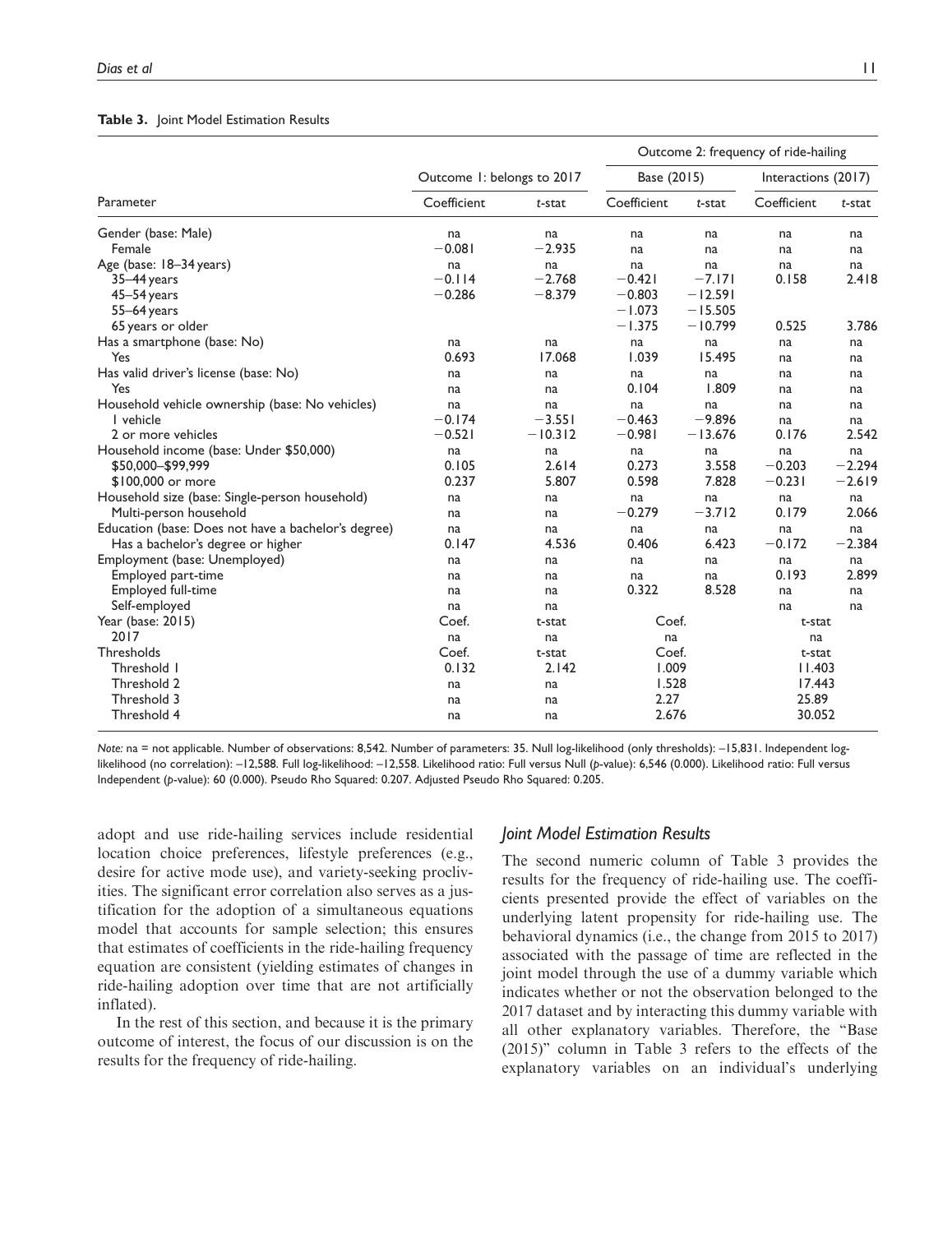propensity to use ride-hailing in 2015, while the ''Interaction (2017)'' column represents the changes of those effects from 2015 to 2017. As may be noted from Table 3, the latter column involves only interaction effects of the dummy variable with demographics, with the dummy variable (the second component in Equation 2 in Section 4.1 by itself not appearing as a separate variable). This was because, based on our empirical analysis, the dominant effect of being in the 2017 pool (relative to the 2015 pool of respondents) on the underlying ridehailing propensity use was captured through variations

the underlying propensity across the two years. There is a noteworthy overarching result: the effects of most demographic variables change from 2015 to 2017, either reducing or intensifying differences in ride-hailing engagement for various demographic segments. In other words, the model results suggest that there is an evolution in the adoption and use of the technology, with the degree of evolution varying across demographic groups.

across demographic groups, not as a generic shifter in

Model estimation results show that higher ride-hailing trip rates in the 2015 base year are associated with younger, wealthier, more educated, and employed individuals who own driver's licenses, own smartphones, and live in single-person households with fewer vehicles. These findings corroborate the results from many prior studies, including, for example, Rayle et al. (*6*), Dias et al. (*1*), Lavieri et al. (*8*), Kooti et al. (*14*), Vinayak et al. (*9*), Alemi et al. (*10*), and Lavieri and Bhat (*13*). The extensive use of interactions complicates the interpretation of the results for the 2017 year from Table 3. Therefore, we leave the discussion of the temporal behavioral dynamics to later, where we directly analyze the effects of each variable on individuals' actual number of ride-hailing trips per month. But one important observation from the interaction effects is this. Whenever a variable appears in both the base (2015) effect column as well as the interaction (2017) effect column for the "frequency of ride-hailing'' outcome variable, the signs of the coefficients are reversed between the two columns, and the magnitude of the coefficients in the interaction (2017) column is lower than that of the base (2015) effect column. This has a clear implication that the differences that exist across demographics in 2015 in the context of ride-hailing frequency are being substantially tempered in 2017. That is, over time, between the two years, there appears to be much less heterogeneity in the population in the use of ride-hailing. We return to this point later.

The improvement in model fit gained by using a joint approach is also discernible from the likelihood ratios displayed at the bottom of Table 3 where the loglikelihoods are furnished for three models: the joint model; the independent model (correlation term fixed at zero); and the null model (only constants/thresholds).

The log-likelihoods for these three models are, respectively  $-12,558, -12,588,$  and  $-15,831$ . The joint model yields an improved log-likelihood value and the likelihood ratio tests show that the joint model is indeed statistically superior to both the null model and the independent model.

For further insights into the goodness-of-fit of the joint model, several aggregate and disaggregate measures of goodness-of-fit were examined. The joint model was found to correctly predict the joint outcomes of about 29% of the observations in the dataset, which is quite high considering that there is a total of 10 combinations of outcomes. Furthermore, a comparison of true and predicted aggregate shares that belong to each combination of outcomes showed that the performance of the joint model is superior to that of the independent model (that ignores error correlation). The mean absolute percentage error (MAPE) for the joint model is lower than that for the independent model.

# Quantifying Effects

The procedure outlined in Section 4.2 is applied to estimate the effects of different variables on the evolution of ride-hailing usage over time. By calculating ATEs, it is possible to obtain a clearer picture of the changes in ridehailing trip frequency for different demographic groups. Table 4 presents the results of the ATE calculations. Four sets of results are presented in Table 4: ''Across demographics within 2015,'' ''Across demographics within 2017," "Across demographics from 2015 to 2017," and ''Within demographics from 2015 to 2017.'' These four phenomena may be explained as follows, using the results for the "Age 35-54 years" variable as an illustration. Note that these findings constitute ''true'' treatment effects after controlling for any sample-selection effects both because of observed and unobserved attributes.

- $\bullet$  *Across Demographics within 2015*: Those aged 35– 44 years made, on average, 0.905 fewer ride-hailing trips per month (compared with those 18–34 years) in 2015.
- $\bullet$  *Across Demographics within 2017*: Those aged 35– 44 years made, on average, 0.943 fewer ride-hailing trips per month (compared with those aged 18– 34 years) in 2017.
- $\bullet$  *Across Demographics from 2015 to 2017*: Those aged 35–44 years in 2017 made, on average, 0.915 fewer ride-hailing trips per month than those aged 18–34 years in 2015.
- $\bullet$  *Within Demographics from 2015 to 2017*: Those aged 35–44 years in 2017 made, on average, 0.010 fewer ride-hailing trips per month than individuals aged 35–44 years in 2015.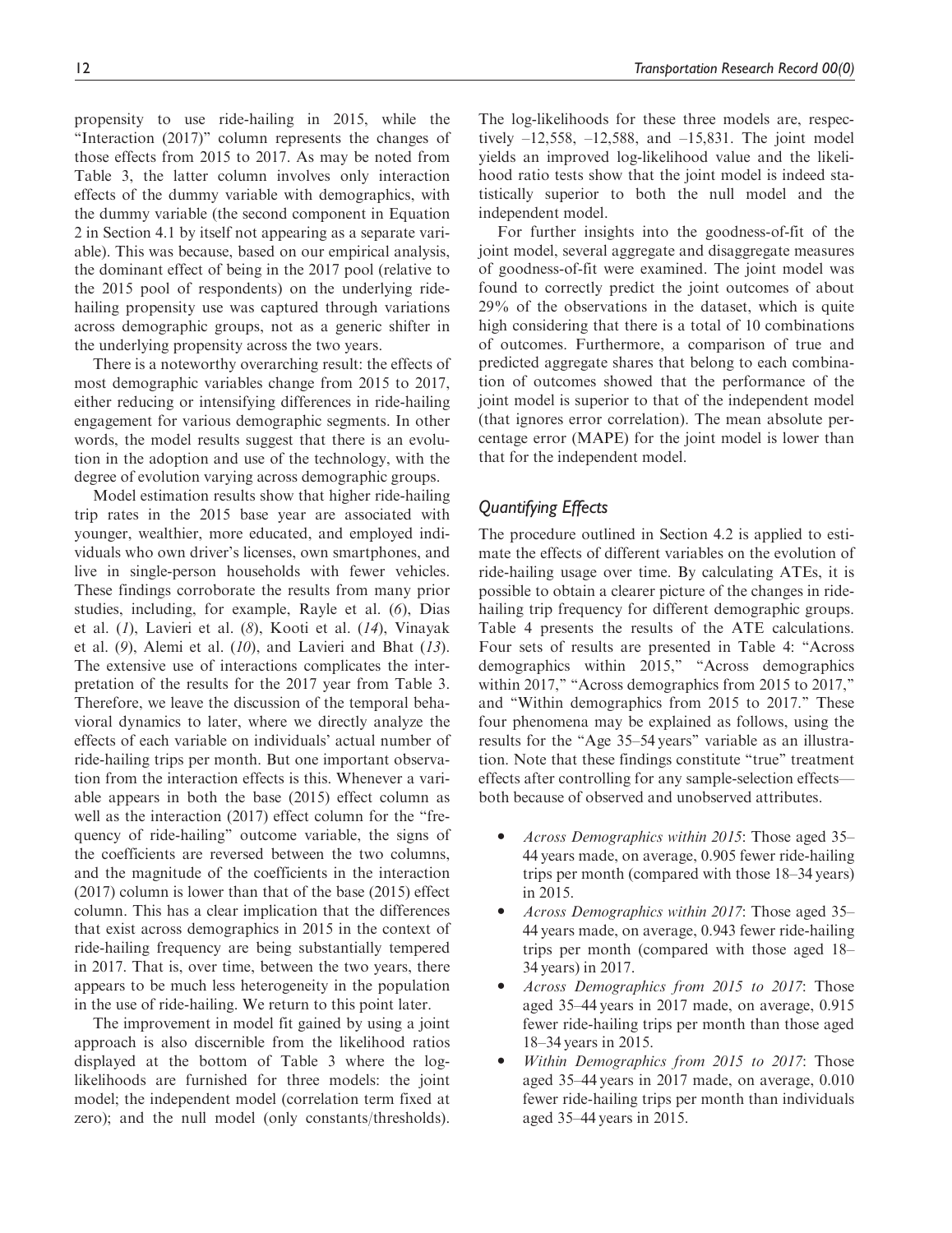|                                | Across demographics |             |            |             |                   |           |                   | Within demographics |  |
|--------------------------------|---------------------|-------------|------------|-------------|-------------------|-----------|-------------------|---------------------|--|
|                                |                     | Within 2015 |            | Within 2017 | From 2015 to 2017 |           | From 2015 to 2017 |                     |  |
| Parameter                      | <b>ATE</b>          | $t$ -stat   | <b>ATE</b> | $t$ -stat   | <b>ATE</b>        | t-stat    | <b>ATE</b>        | $t$ -stat           |  |
| Gender                         |                     |             |            |             |                   |           |                   |                     |  |
| Male (base)                    | na                  | na          | na         | na          | na                | na        | 0.031             | 0.904               |  |
| Female                         | na                  | na          | na         | na          | 0.031             | 0.904     | 0.031             | 0.904               |  |
| Age                            |                     |             |            |             |                   |           |                   |                     |  |
| 18-34 years (base)             | na                  | na          | na         | na          | na                | na        | 0.028             | 0.580               |  |
| 35-44 years                    | $-0.905$            | $-49.447$   | $-0.943$   | $-33.238$   | $-0.915$          | $-29.061$ | $-0.010$          | $-0.335$            |  |
| $45 - 54$ years                | $-1.296$            | $-73.367$   | $-1.342$   | $-51.655$   | $-1.313$          | $-42.145$ | $-0.017$          | $-0.916$            |  |
| $55 - 64$ years                | $-1.503$            | $-81.365$   | $-1.548$   | $-51.807$   | $-1.519$          | $-55.561$ | $-0.016$          | $-1.260$            |  |
| 65 years or older              | $-1.631$            | $-82.335$   | $-1.322$   | $-62.202$   | $-1.294$          | $-36.074$ | 0.338             | 15.165              |  |
| Has a smartphone               |                     |             |            |             |                   |           |                   |                     |  |
| No (base)                      | na                  | na          | na         | na          | na                | na        | $-0.005$          | $-0.615$            |  |
| Yes                            | 0.813               | 30.449      | 0.868      | 137.848     | 0.863             | 71.617    | 0.050             | 1.400               |  |
| Has valid driver's license     |                     |             |            |             |                   |           |                   |                     |  |
| No (base)                      | na                  | na          | na         | na          | na                | na        | 0.017             | 0.585               |  |
| Yes                            | 0.207               | 12.875      | 0.222      | 12.985      | 0.239             | 5.655     | 0.033             | 0.958               |  |
| Household vehicle ownership    |                     |             |            |             |                   |           |                   |                     |  |
| No vehicles (base)             | na                  | na          | na         | na          | na                | na        | 0.101             | 1.217               |  |
| I vehicle                      | $-0.803$            | $-16.838$   | $-0.864$   | $-37.089$   | $-0.763$          | $-7.682$  | 0.040             | 0.733               |  |
| 2 or more vehicles             | $-1.366$            | $-17.699$   | $-1.410$   | $-90.076$   | $-1.309$          | $-15.247$ | 0.057             | 4.405               |  |
| Household income               |                     |             |            |             |                   |           |                   |                     |  |
| Under \$50,000 (base)          | na                  | na          | na         | na          | na                | na        | 0.174             | 8.352               |  |
| \$50,000-\$99,999              | 0.168               | 6.430       | 0.075      | 10.110      | 0.249             | 12.253    | 0.081             | 1.853               |  |
| \$100,000 or more              | 0.747               | 30.451      | 0.475      | 42.951      | 0.649             | 42.084    | $-0.098$          | $-2.715$            |  |
| Household size                 |                     |             |            |             |                   |           |                   |                     |  |
| Single-person household (base) | na                  | na          | na         | na          | na                | na        | $-0.398$          | $-28.398$           |  |
| Multi-person household         | $-0.610$            | $-20.273$   | $-0.049$   | $-3.167$    | $-0.447$          | $-21.199$ | 0.163             | 3.813               |  |
| Education                      |                     |             |            |             |                   |           |                   |                     |  |
| No bachelor's degree (base)    | na                  | na          | na         | na          | na                | na        | 0.137             | 6.968               |  |
| Bachelor's degree or higher    | 0.518               | 36.998      | 0.398      | 32.721      | 0.535             | 17.758    | 0.017             | 0.444               |  |
| Employment                     |                     |             |            |             |                   |           |                   |                     |  |
| Unemployed (base)              | na                  | na          | na         | na          | na                | na        | 0.010             | 0.390               |  |
| Employed part-time             | na                  | na          | 0.234      | 17.607      | 0.244             | 8.008     | 0.244             | 8.008               |  |
| Employed full-time             | 0.379               | 31.133      | 0.405      | 74.920      | 0.415             | 15.559    | 0.036             | 0.972               |  |
| Self-employed                  | 0.379               | 31.133      | 0.405      | 74.920      | 0.415             | 15.559    | 0.036             | 0.972               |  |
|                                |                     |             |            |             |                   |           |                   |                     |  |

Table 4. Average Treatment Effects of Variables on Ride-Hailing Trips per Month

Note:  $na = not applicable; ATE = average treatment effect; t-stat = t-statistic.$ 

Gender did not play a significant role in influencing frequency of ride-hailing. This could be an indication that ride-hailing companies in the Puget Sound region have successfully addressed concerns about personal safety for women (for example, a service called Safr caters exclusively to female riders and employs exclusively female drivers).

Several studies have previously documented that older age groups are associated with a lower level of ridehailing use (e.g., *1, 6, 14*). But our findings show a reduction in age-related differences over time. It is also interesting that the isolated effect of the passage of time (as observed in the column labeled ''Within demographics - From 2015 to 2017" in Table 4) is strongest for the oldest demographic segment of those over 65 years old. This shows that older individuals are increasingly embracing technology and discovering the convenience afforded by ride-hailing services. They may also be responding to the marketing efforts of ride-hailing companies. The results here suggest that the effects of age softening when it comes to adoption and use of ride-hailing use over time.

Smartphone ownership is significantly associated with ride-hailing adoption and usage. In 2015, individuals who owned a smartphone made, on average, 0.812 more trips per month than those who did not. That effect intensified in 2017, as the difference between those with and without smartphones increased by about 7% (to 0.868 trips per month). As expected, individuals without smartphones were the least affected group (in relation to ride-hailing use per month). As ride-hailing services can only be accessed through the use of a smartphone app, it is to be expected that the segment of the population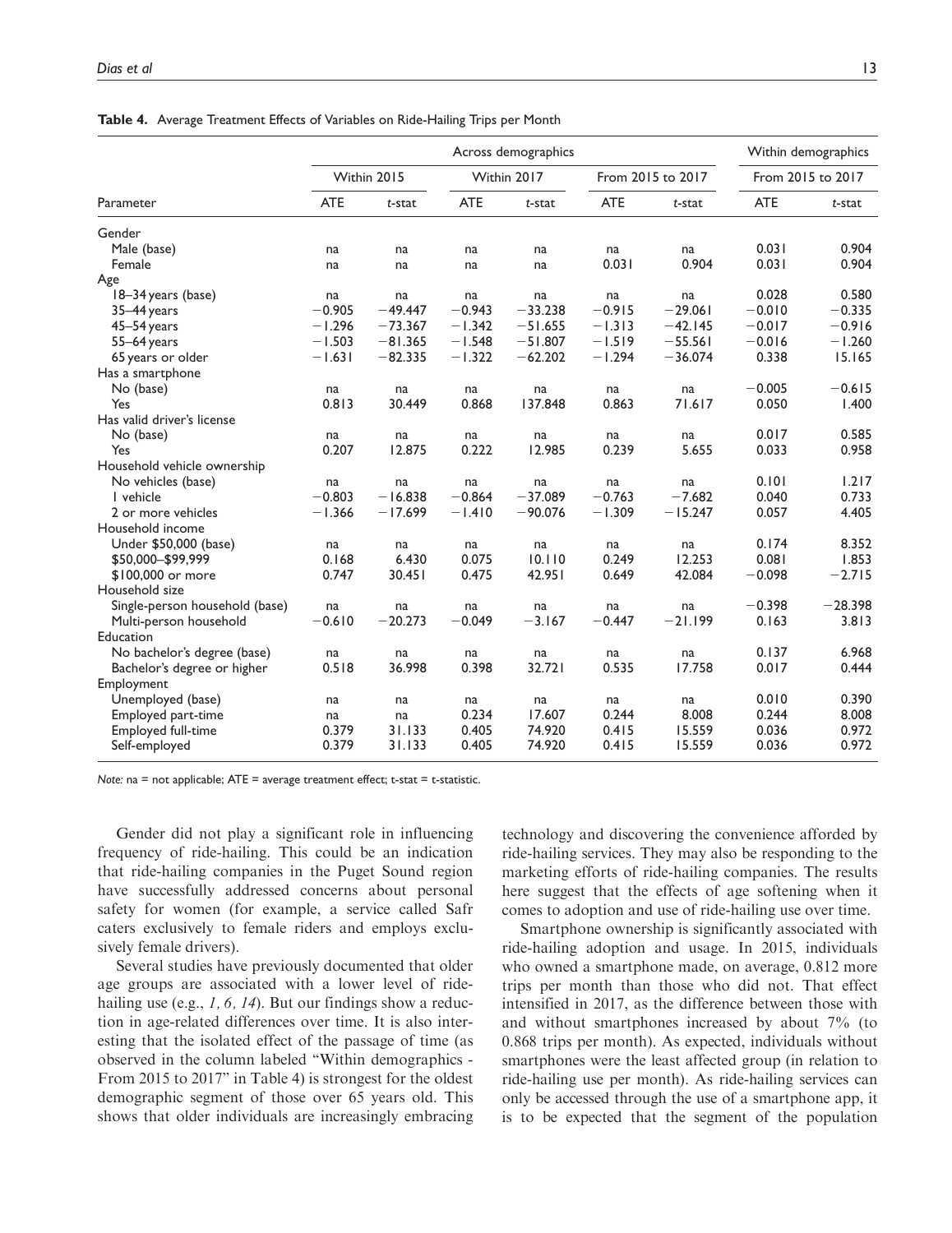without smartphones would show virtually no change in ride-hailing use (i.e., they are unlikely to use the services at all in both time points). However, the segment that owns smartphones shows an increase in ride-hailing trip frequency of 0.050 trips per month (on average). As smartphone ownership increases, ride-hailing service use is also likely to increase. The Pew Research Center (*40*) reports that, between 2015 and 2017, smartphone market penetration increased from 67% to 72% in the United States.

The effect of having a driver's license is rather interesting. Although one might expect those without a driver's license to use ride-hailing services to a greater degree, the opposite is true. Individuals who have a driver's license (when compared with those who do not) made about 0.2 more ride-hailing trips per month in both 2015 and 2017.

Consistent with expectations, individuals in zero-car households use ride-hailing services more frequently than individuals in households with vehicles. The difference in ride-hailing use between households with and without vehicles intensifies over time. In 2015, individuals in households with two or more vehicles (compared with zero-vehicle households) made an average of 1.366 fewer ride-hailing trips per month. In 2017, this difference increased modestly to 1.410 trips per month. In the last column, it can be observed that all car-ownership levels increased ride-hailing use, but the increase is greatest for zero-vehicle households and smallest for one-vehicle households.

Another variable—arguably the most important one from an equity and environmental justice standpoint worthy of discussion is household income. Similar to Kooti et al. (*14*), Dias et al. (*1*), and Alemi et al. (*10*), it is found that higher income levels were associated with higher frequencies of ride-hailing in both 2015 and 2017. However, the differences between income groups faded significantly (although some differences clearly remain). In 2015, individuals in households with income between \$50k and \$99k reported, on average, 0.168 more ridehailing trips per month than those in households earning under \$50k. The corresponding value for the highest income group (\$100k or more) is 0.747. In 2017, the differences reduced quite dramatically; those in the household income segment of between \$50k and \$99k showed almost the same level of usage as the lowest income group (under \$50k), while the highest income group (\$100k or over) showed a more modest 0.475 more ridehailing trips per month. An examination of the last column shows the trend very clearly; those in the base category of \$50k or lower showed the greatest increase in ride-hailing use from 2015 to 2017. Those in the highest income group did not show any appreciable change in ride-hailing frequency, while those in the middle income group had a modest increase in ride-hailing use. Overall, the differences among income groups appear to be dampening over time. There seems to be a ''democratization'' of ride-hailing across income segments over time. From a transportation equity point of view, this is a positive development as it demonstrates that the new mode of service is increasingly accessible to those in lower economic strata of society.

A dampening of differences in ride-hailing use is exhibited in the effects of household size (structure). In 2015, individuals in multi-person households made about 0.610 fewer trips per month than singe persons. In 2017, that difference reduced to a mere 0.049 trips per month. The last column shows that individuals in multi-person households increased their ride-hailing use between 2015 and 2017, while single persons actually reduced their use of the mode. It appears that single persons may be more amenable to trying other modes (including micromobility options, such as e-scooters), whereas individuals in multi-person households may gravitate more toward ride-hailing services as an alternative to driving their own vehicle. It appears that ride-hailing companies have been able to successfully narrow the gap in ride-hailing behaviors between single- and multi-person households.

Higher levels of education are associated with higher ride-hailing trip rates in both years, and the passage of time from 2015 to 2017 seems to have dampened the difference between those who have a college degree and those who do not. The difference between people with and without bachelor's degrees in 2017 is approximately 27% smaller than what it was in 2015. Furthermore, individuals without bachelor's degrees seem to have increased their frequency of ride-hailing over time while their more educated counterparts have not.

Employment is another variable where differences appear to have softened over time. In 2015, employed individuals (full-time and self-employed) engaged in about 0.379 more ride-hailing trips per month than unemployed or part-time employed individuals. In 2017, this difference increased to about 0.405 for full-time employed individuals relative to unemployed individuals. However, part-time employed individuals increased their usage from 2015 to 2017, thus narrowing the gap between full- and part-time employed individuals with respect to ride-hailing usage. Unemployed individuals, on the other hand, did not show an appreciable uptake in ride-hailing frequency; unemployed individuals have lower incomes, are likely to be older and retired, and may not have the need to use ride-hailing services when compared with their employed counterparts. It is likely that part-time employed individuals find ride-hailing services to be convenient, reliable, efficient, and affordable for their short work trips (an independent analysis of the 2017 National Household Travel Survey data shows that part-time employed individuals have commute distances considerably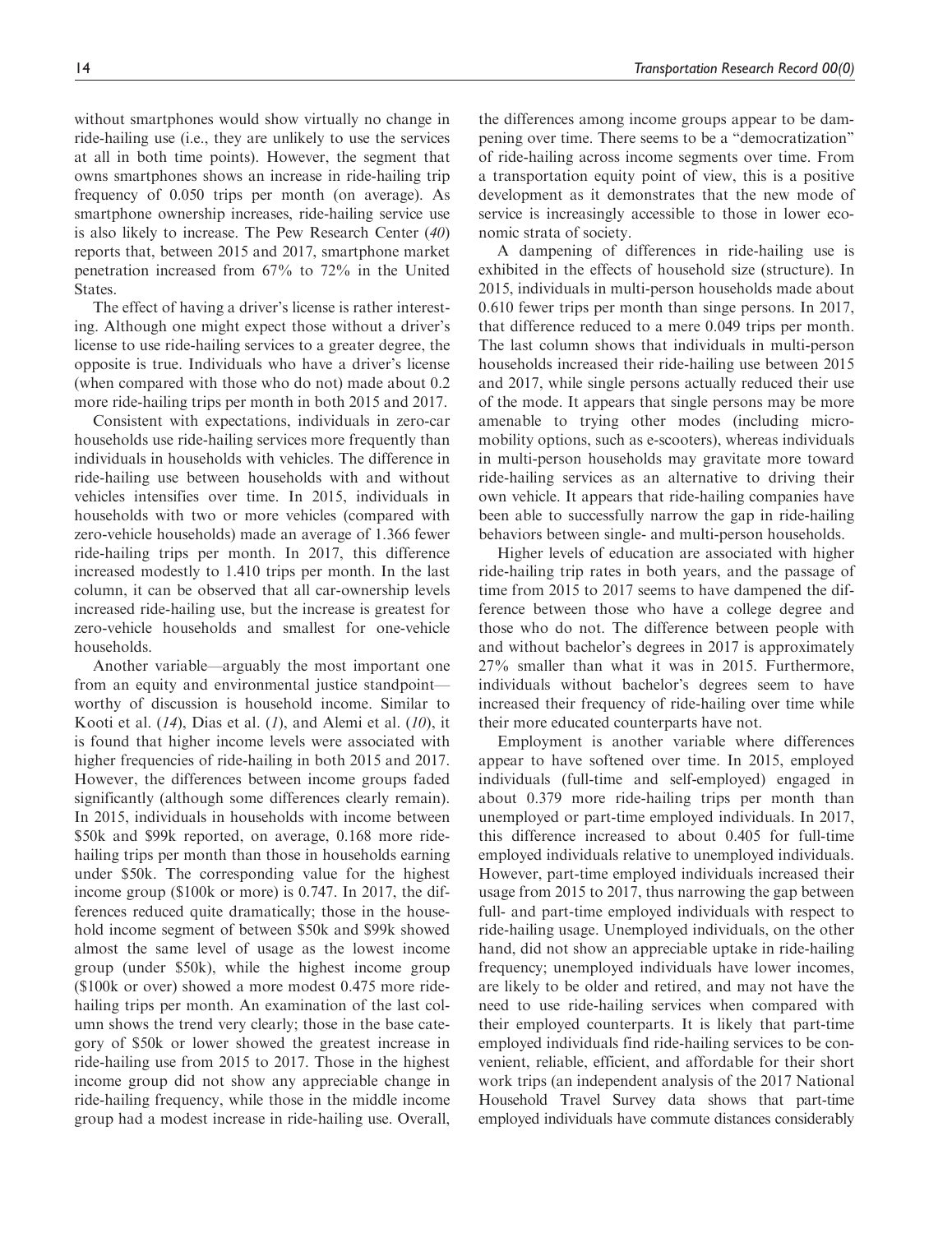shorter than full-time employed individuals, rendering ridehailing trips more affordable) when compared with other alternative modes such as public transit and non-motorized modes. Employees may also share information about these services among one another.

## Conclusion

This paper presents an investigation of the evolution of ride-hailing service adoption and usage over time. The main sources of changes in users' adoption of ridehailing services are conceptualized as falling into three categories: (a) economic and technological changes (i.e., changes in living expenses, inflation, true purchasing power, and technology); (b) changes in socio-economic and demographic characteristics; and (c) the ''true'' change in the willingness to adopt and use ride-hailing services as they become more commonplace and wellestablished. Although there is a plethora of prior research dedicated to understanding ride-hailing usage within a cross-sectional survey context (at one point in time), there is virtually no prior research that examines evolutionary dynamics in ride-hailing use. Understanding evolutionary dynamics is critical to developing forecasts of ride-hailing use over time that could in turn be used to inform longrange transportation investments and planning processes.

This issue is tackled in this study using pooled data from the Puget Sound Regional Council's 2015 and 2017 travel surveys. The study employs a novel application of the traditional sample-selection framework to capture the unobserved effects induced by changes in the sampling procedures across survey years. The proposed application amounts to estimating a joint binary probitordered probit model, in which the first dependent variable corresponds to whether or not an observation belonged to the 2017 survey, and the second dependent variable corresponds to an individual's ride-hailing frequency (in the past 30 days). The model renders it possible to capture and separate the "true" effects of demographics and the passage of time on individuals' frequency of use of ride-hailing services while controlling for differences in sampling procedures across survey years. The joint model is used to calculate the ATEs of different variables on ride-hailing frequency.

The results show that several demographic variables play a significant role in determining the frequency of ride-hailing usage. This is no surprise and is consistent with results reported in earlier research. More frequent ride-hailing users tend to be younger, employed, more educated, have higher incomes, own smartphones, have driver's licenses, own fewer vehicles, and live alone. The novel contribution of this study lies in the finding that the passage of time generally softens (reduces) differences between demographic groups. For example, between

2015 and 2017, it was found that the ''true'' differences in ride-hailing use between high- and low-income individuals became less pronounced, as did the differences across age groups. The differences between market segments are not stable over time, and it appears that technology diffusion effects are at play—contributing to a narrowing of the gap in ride-hailing use between market segments. Several factors may contribute to this dampening: ridehailing services have marketed and improved their service offerings, individuals are becoming increasingly comfortable with technology and new disruptive modes of transportation, and social influences (e.g., family, friends, and co-workers) are motivating individuals to adopt and use the service. Unobserved attributes may also be contributing to the dampening of differences. As individuals become increasingly tech-savvy, environmentally sensitive, and active in their lifestyle choices and preferences, there is likely to be an uptake in ride-hailing use. This "democratization" is evidence of technology diffusion stemming from greater accessibility of services to a wider cross-section of the population. Ride-hailing companies should continue to market and enhance services and price structures (e.g., monthly subscription services) so that all segments of the population can take advantage of this modal option, contributing to reduced transportation inequity. Transit agencies should partner with ridehailing companies to enhance facilitating conditions associated with the use of transit and consider adopting some of the marketing strategies of ride-hailing companies to

attract riders. It appears that ride-hailing services can play an important role in promoting transportation equity and environmental justice; the challenge remains, however, in mitigating unintended consequences such as empty vehicle miles and traffic congestion because of ride-hailing vehicles clogging roadways.

This study offers a basis for transportation planning agencies to develop robust forecasts of ride-hailing use over time. Current models may be able to account for changes in ride-hailing use that stem from changes in socio-demographic characteristics in the population and changes in service attributes (e.g., reliability, waiting time, and price)—primarily through segmented mode choice models. However, current transportation forecasting models are woefully inadequate in being able to account for the "passage of time" effect. As time progresses, technology adoption evolves as attitudes and perceptions change, social influences inspire new users, and new services become more commonplace and well-established. Accounting for this effect is critical to developing forecasts of ride-hailing use; and more importantly, forecasts should account for the differential uptake of ridehailing services among various demographic groups (with the passage of time). The model presented in this paper accommodates such heterogeneity in the effects of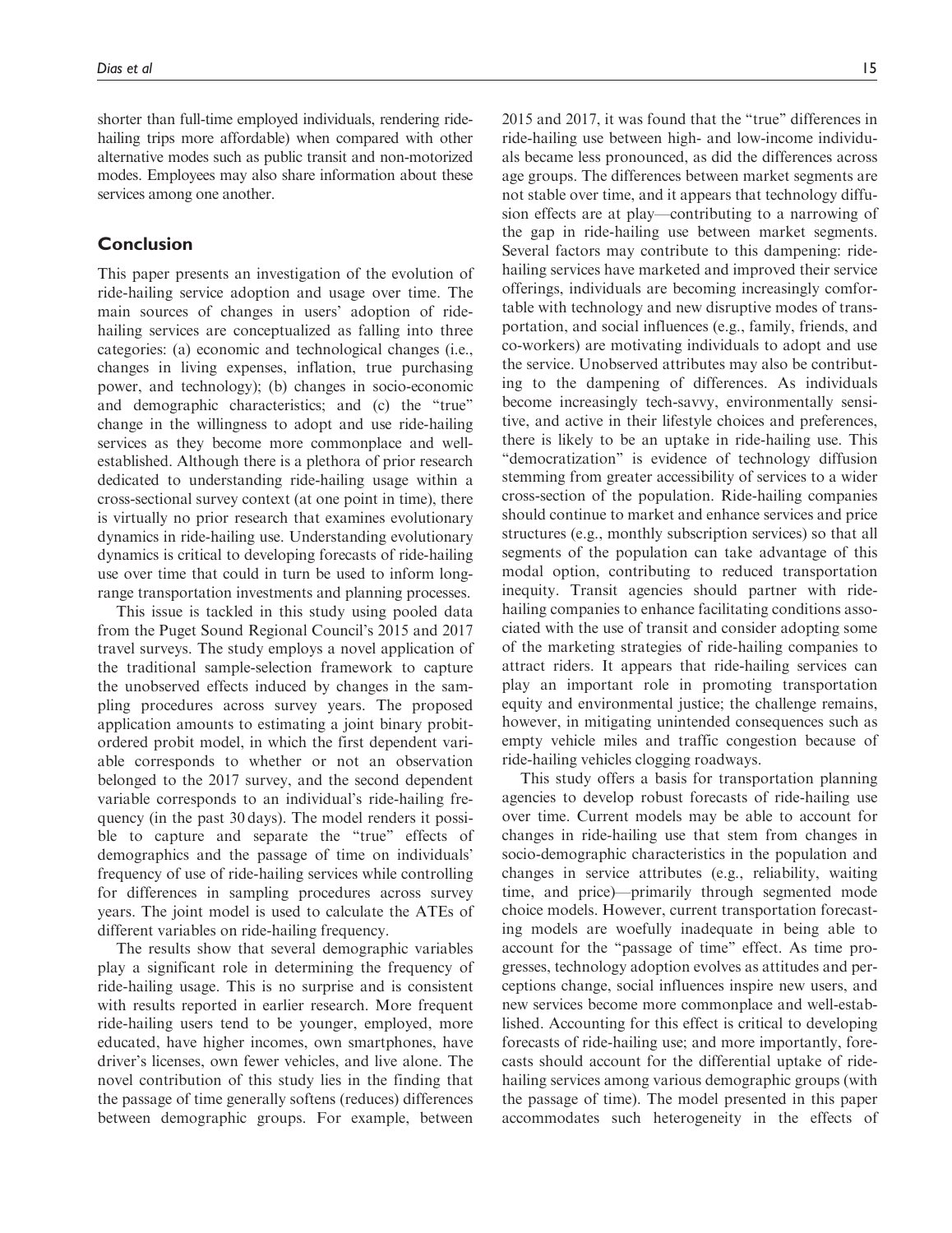different demographic variables on the evolution of ridehailing usage.

The main limitation of the current study is inability to account for individual-specific factors over time. The data and methods used in this paper do not consider the behavior of the same individuals over time. Instead, two crosssectional datasets from the same region are pooled. Future studies should explore the use of truly longitudinal (i.e., panel) data and modeling approaches to analyze evolutionary dynamics in behavior. Another of the paper's key limitations is the underlying assumption that the general economic and technological environment was constant between 2015 and 2017. It is probably safe to make the assumption that the economic and technological changes in the Puget Sound region are small enough to be ignored between 2015 and 2017. Future research should seek to develop new methods that could account for these effects as well. It would also be interesting to explore dynamics over more than a two-year time span, to see when and whether the effects of the passage of time plateau and reach saturation (or continue unabated for many years). Finally, it would be of value to explore evolutionary dynamics in other regions of the world to assess geographic and cultural variability in uptake of ride-hailing services.

## Acknowledgments

The authors are grateful to Lisa Macias for her assistance in formatting the manuscript and appreciate the comments of five anonymous reviewers on an earlier version of the paper.

## Author Contributions

The authors confirm contribution to the paper as follows: study conception and design: F.F. Dias, T. Kim, C.R. Bhat, R.M. Pendyala, W.H.K. Lam, A.R. Pinjari, K.K. Srinivasan, G. Ramadurai; data collection: PSRC; analysis and interpretation of results: F.F. Dias, T. Kim, C.R. Bhat, R.M. Pendyala, W.H.K. Lam, A.R. Pinjari, K.K. Srinivasan, G. Ramadurai; draft manuscript preparation: F.F. Dias, T. Kim, C.R. Bhat, R.M. Pendyala, W.H.K. Lam, A.R. Pinjari, K.K. Srinivasan, G. Ramadurai. All authors reviewed the results and approved the final version of the manuscript.

#### Declaration of Conflicting Interests

The author(s) declared no potential conflicts of interest with respect to the research, authorship, and/or publication of this article.

#### Funding

The author(s) disclosed receipt of the following financial support for the research, authorship, and/or publication of this article: This research was partially supported by the Data-Supported Transportation Operations and Planning (D-STOP) Center (Grant No. DTRT13GUTC58) and the Center for Teaching Old Models New Tricks (TOMNET) (Grant No. 69A3551747116), both of which are Tier 1 University Transportation Centers sponsored by the U.S. Department of Transportation. The work described in this paper was also supported by a research grant from the Research Grants Council of the Hong Kong Special Administrative Region, China (No. PolyU 152095/17E), and also funded by the Ministry of Human Resource Development (MHRD) of the Government of India through its Scheme for Promotion of Academic and Research Collaboration (SPARC) program.

#### **References**

- 1. Dias, F. F., P. S. Lavieri, V. M. Garikapati, S. Astroza, R. M. Pendyala, and C. R. Bhat. A Behavioral Choice Model of the Use of Car-Sharing and Ride-Sourcing Services. *Transportation*, Vol. 44, No. 6, 2017, pp. 1307–1323.
- 2. RSG, Inc. *San Diego Regional Transportation Study Volume 1: Technical Report*. San Diego Association of Governments, CA, 2018. https://www.sandag.org/uploads/publicationid/ publicationid\_2145\_23025.pdf. Accessed July 20, 2019.
- 3. Schaller, B. *The New Automobility: Lyft, Uber and the Future of American Cities*. Schaller Consulting, Brooklyn, New York, 2018. http://www.schallerconsult.com/rideservices/automobility.pdf. Accessed July 20, 2019.
- 4. The New York Times. Taxi Medallions, Once a Safe Investment, Now Drag Owners into Debt. 2017. https:// www.nytimes.com/2017/09/10/nyregion/new-york-taxi-med allions-uber.html?module=inline. Accessed June 19, 2019.
- 5. The New York Times. 'They Were Conned': How Reckless Loans Devastated a Generation of Taxi Drivers. 2019. https://www.nytimes.com/2019/05/19/nyregion/nyc-taxismedallions-suicides.html. Accessed June 19, 2019.
- 6. Rayle, L., D. Dai, N. Chan, R. Cervero, and S. Shaheen. Just a Better Taxi? A Survey-Based Comparison of Taxis, Transit, and Ridesourcing Services in San Francisco. *Transport Policy*, Vol. 45, 2016, pp. 168–178.
- 7. Clewlow, R. R., and G. S. Mishra. *Disruptive Transportation: The Adoption, Utilization, and Impacts of Ride-Hailing in The United States*. Research Report UCD-ITS-RR-17- 07. University of California, Davis, Institute of Transportation Studies, Davis, CA, 2017.
- 8. Lavieri, P. S., V. M. Garikapati, C. R. Bhat, R. M. Pendyala, S. Astroza, and F. F. Dias. Modeling Individual Preferences for Ownership and Sharing of Autonomous Vehicle Technologies. *Transportation Research Record: Journal of the Transportation Research Board*, 2017. 2665: 1–10.
- 9. Vinayak, P., F. F. Dias, S. Astroza, C. R. Bhat, R. M. Pendyala, and V. M. Garikapati. Accounting for Multi-Dimensional Dependencies among Decision-Makers within a Generalized Model Framework: An Application to Understanding Shared Mobility Service Usage Levels. *Transport Policy*, Vol. 72, 2018, pp. 129–137.
- 10. Alemi, F., G. Circella, S. Handy, and P. Mokhtarian. What Influences Travelers to Use Uber? Exploring the Factors Affecting the Adoption of On-Demand Ride Services in California. *Travel Behaviour and Society*, Vol. 13, 2018, pp. 88–104.
- 11. Alemi, F., G. Circella, P. L. Mokhtarian, and S. L. Handy. What Drives the Use of Ridehailing in California? Ordered